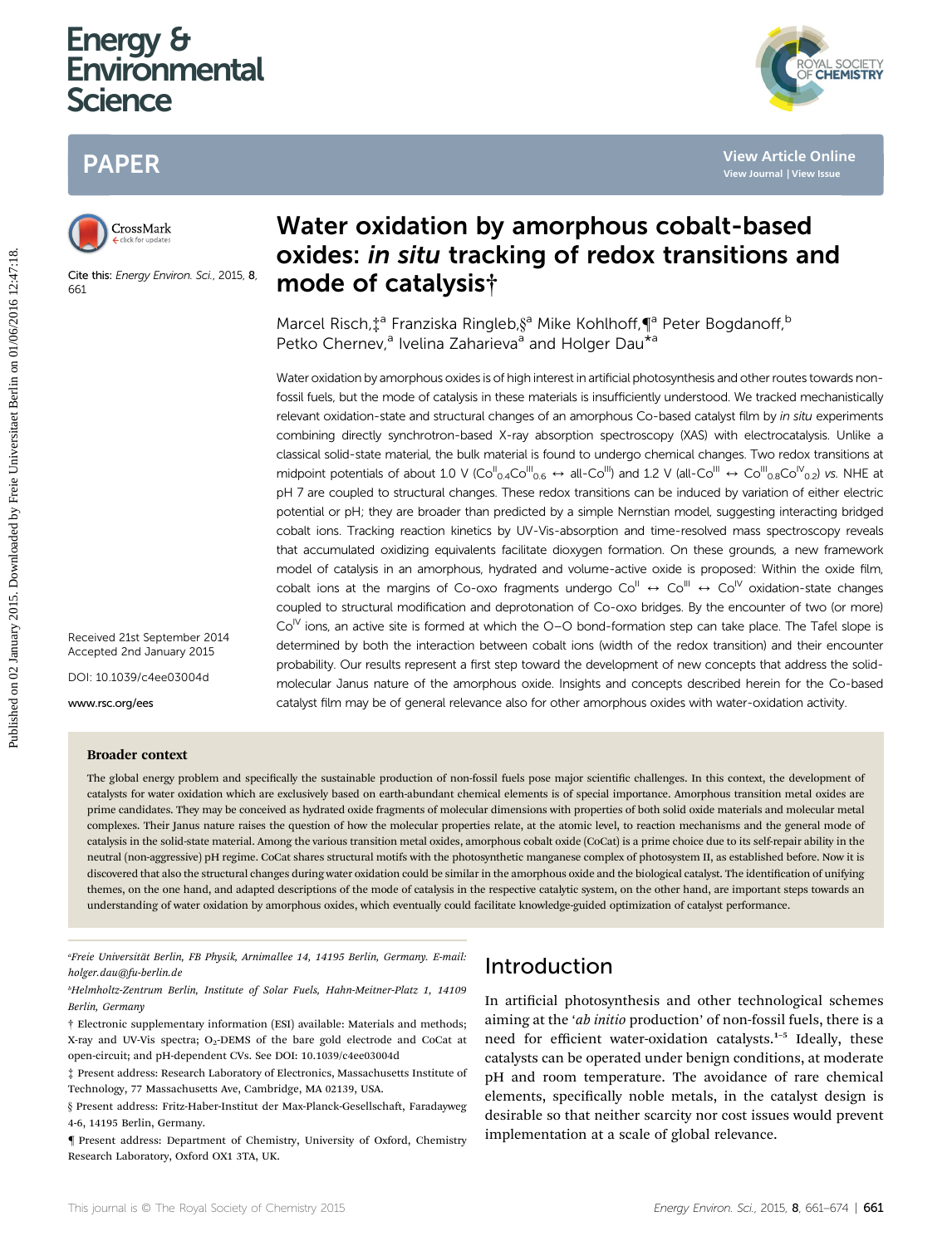There are promising developments regarding molecular water-oxidation catalysts based on ruthenium,<sup>6-9</sup> a relatively scarce element. Molecular polyoxometalates are relatively stable in homogenous water-oxidation catalysis;<sup>10-15</sup> but stability in heterogeneous hybrid systems may be problematic.<sup>16</sup> The synthesis of molecular water-oxidation catalysts consisting of first-row transition metals coordinated by organic ligand systems has been approached for decades with much ingenuity, but these attempts have not resulted in a clear technological perspective yet. In this situation, the 2008 report of Kanan and Nocera<sup>17</sup> on facile electrodeposition of a self-repairing cobaltbased electrocatalyst of water oxidation in buffered near-neutral solutions ( $e.g.$  phosphate buffer) has influenced the research on production of non-fossil fuels strongly. Meanwhile this 'dark catalyst' (hereafter denoted as CoCat) has been combined repeatedly with photoactive material systems thereby facilitating light-driven water oxidation.<sup>18-22</sup> The 2008 report<sup>17</sup> of the electrodeposited CoCat has spurred a wave of investigations on this material class. In the meantime, also the facile electrodeposition of amorphous water-oxidation catalysts based on nickel<sup>23</sup> and manganese<sup>24</sup> with reasonable efficiency at neutralpH has been reported, which share structural motifs among each other<sup>24-29</sup> and with water-oxidizing Mn-Ca oxide particles.30,31 We believe that all these catalyst materials are not only closely related based on structural properties, but also regarding basic functional principles. They may be members of the same class of amorphous, hydrated oxide materials with specific functional properties that set them aside from classical heterogeneous catalysts (see also ref. 32). Fuergy 8 Environmental Science<br>
There are possible decoharante granting molecular in to longer favored for near networks on 8 and<br>
Metamore and the constrained by Freie University ( $\frac{1}{2}$  and  $\frac{1}{2}$  and  $\frac{1}{2}$  ar

The amorphous (non-diffracting) catalyst film of Kanan and Nocera contains cobalt ions, potassium and phosphate at an approximate stoichiometry of  $2-3:1:1.^{17}$  Neither potassium nor phosphate is an essential constituent of the film; both can be replaced by other ions.<sup>17,33-37</sup> (Therefore, we will not denote the catalyst material as 'cobalt-phosphate catalyst' but, for simplicity, as CoCat.) We showed by X-ray absorption spectroscopy (XAS) that the catalyst film contains cobalt-oxide fragments consisting of octahedrally coordinated  $Co<sup>III</sup>$  ions interconnected by di- $\mu$ -oxo bridges, which is equivalent to edgesharing of  $Co^{III}O_6$  octahedra<sup>25</sup> (see also ref. 5, 28, 29, 35, and 38–40). These oxide fragments have been viewed as polyoxometalates with molecular dimensions of  $7-16$  CoO<sub>6</sub> octahedra.5,25,28,29,35,40 Gerken et al.<sup>37</sup> developed an instructive picture of the catalysts involving layers of anions, cations, and water molecules between layers of cobalt dioxide, resembling in many aspects modifications of layered manganese oxides, specifically birnessites and buserites.<sup>41,42</sup> Whereas Co<sup>III</sup> ions clearly prevail in the resting state of CoCat, EPR spectroscopy facilitated detection of  $Co<sup>H</sup>$  or  $Co<sup>W</sup>$  ions after exposure of thick CoCat films to low or high electrochemical potentials;<sup>43</sup> recently  $Co<sup>IV</sup>$  was also detected in amorphous cobalt oxide at alkaline pH.<sup>44</sup> A problematic aspect of the EPR experiments<sup>43</sup> is their  $ex$  situ character; changes in the cobalt oxidation state after removal of the catalyst material from the electrolyte are likely to affect the results on the cobalt oxidation-state composition.

In an initial mechanistic proposal, cobalt ions are cycled through the solid and liquid phase,<sup>45</sup> but this mode of catalysis

is no longer favored for near neutral solutions such as the phosphate buffer  $(KP_i)$ .<sup>37</sup> Later electrokinetic data revealed that a one-decade enhancement in catalytic current required either an electric-potential increase by close to 60 mV or a pH increase by one unit.<sup>46</sup> On these grounds, it was circumstantially concluded that, by a reversible proton-coupled electron transfer (PCET) step, a  $\text{[Co}^{\text{IV}}=O]/\text{[Co}^{\text{III}}-OH]$  equilibrium distribution is established before the onset of a rate-limiting O–O bond formation step,<sup>46</sup> largely in line with ref. 37 (for buffered electrolyte solutions). However, the dependence of the  $Co<sup>N</sup>$ concentration on the electrochemical potential determined in the present investigation is at variance with the simple equilibrium model of ref. 46. Putative reaction pathways have also been studied by  $ab$  initio calculations, $47,48$  but their relation to the reactions taking place in the real catalyst material is unclear. We feel that the previous proposed mechanistic models are, all in all, unsatisfactorily supported by experimental results. For further progress, the direct experimental tracking of the potential-dependence of cobalt oxidation states and of the coupling of oxidation state changes on structural changes represents a crucial next step, which is approached in the present investigation.

The bulk volume of the CoCat film formed on an inert electrode participates in redox transitions and water-oxidation catalysis, as discussed elsewhere<sup>32</sup> and is strongly supported also by the results of the present work. Therefore we approached tracking of mechanistically relevant oxidation-state and structural changes of the amorphous catalyst material by X-ray absorption spectroscopy (XAS) employing in situ (or in operando) experiments, that is, the direct combination of synchrotronbased XAS with the electrochemical experiment. Detection of UV-Vis-absorption time courses and time-resolved mass-spectroscopic detection of dioxygen formation facilitates complementary insight into the temporal sequence of events. Ultimately, the mode of catalysis in the amorphous, hydrated and volume-active oxide is discussed. The insight obtained for CoCat may be of general relevance also for other amorphous oxides with water-oxidation activity.

### Experimental

#### XAS measurements – in situ experiment

CoCat-coated electrodes were prepared by electrodeposition in a separate electrochemical setup before start of the in situ XAS measurements from a solution of 0.5 mM  $\mathrm{Co}^{2+}$  ions in 0.1 M KP<sub>i</sub> at pH 7 (deposition of about 50 nmol  $\mathrm{cm}^{-1}$  of Co ions, see ESI† for further details). The in situ XAS measurements were performed at the SuperXAS beamline of the Swiss Light Source (SLS) in Villigen, Switzerland. The excitation energy was selected by a double-crystal monochromator (Si-111, detuning to 50% intensity, scan range of 7650–8400 eV) and used to irradiate the backside of the ITO/PET electrode at an angle of 45 $^{\circ}$ . The spot size of the X-ray beam on the sample was 5 mm  $\times$ 1 mm. Due to the employment of a large spot size (defocussed beam) and a rapid-scanning mode, the influence of radiationinduced modifications was negligible, as verified by control experiments. The cobalt  $K$ -edge fluorescence was monitored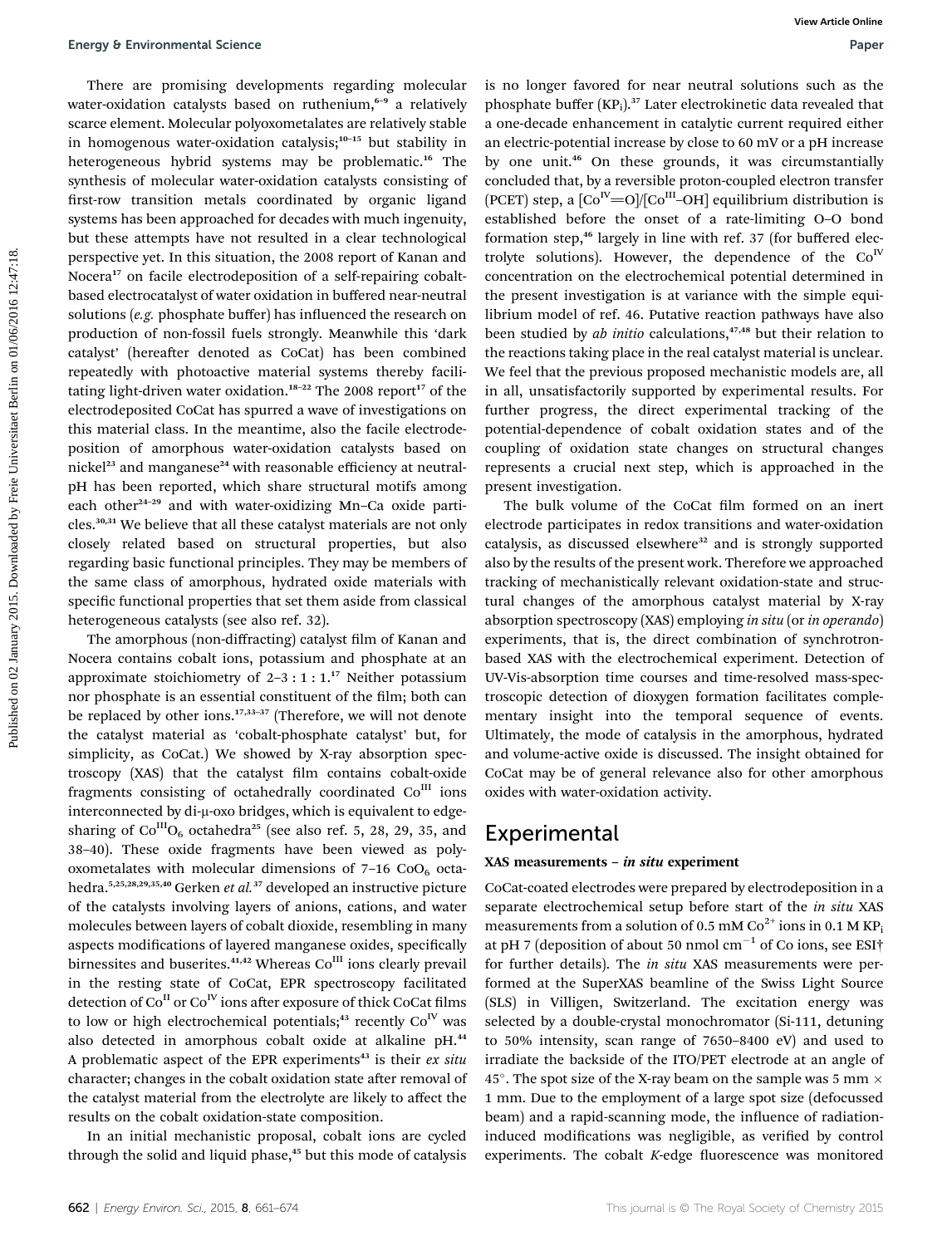perpendicular to the incident beam by a scintillation detector (19.6  $\text{cm}^2$  active area, 51BMI/2E1-YAP-Neg, Scionix), which was shielded by a 25 µm iron foil against scattered X-rays and visible light. The detector consisted of a scintillating crystal (yttrium aluminum perovskite) converting X-ray photons into visible light, which was subsequently detected by a fast photomultiplier.

#### XAS sample preparation – freeze-quench method

The freeze-quench XAS approach involved the following five stages: (1) a film of CoCat was electrodeposited on a glassy carbon electrode, which was an integral part of the XAS sample holder. (2) After CoCat formation, the cobalt-containing phosphate buffer was exchanged against a cobalt-free buffer to facilitate interrogation of the redox-behavior of the CoCat film without interference by film formation. (3) The CoCat was equilibrated potentiostatically for 2 min at the desired potential. (4) Keeping the voltage between the working and counter electrode constant, the CoCat was rapidly frozen by immersion in liquid nitrogen; the counter and working electrodes were disconnected after freezing. (5) Fluorescence-detected X-ray absorption spectra at the cobalt K-edge were collected at beamline KMC-1 (ref. 49) of the BESSY synchrotron operated by the Helmholtz-Zentrum Berlin (HZB) using an energy-resolving 13-element fluorescence detector (Canberra); filter foils were not employed. The measurements were performed at 20 K using a cryostat (Oxford-Danfysik) with a liquid-helium flow system. The excitation energies (scan range 7600–8300 eV) were selected by a double-crystal monochromator (Si-111). **Paper**<br> **Purporational terms** (**b** which was the controlled by a scintilation decrease and a potential was applied for 100 s before collection<br>
(1964 calculate the analysis (Secondar of specific the analysis (Secondar of

#### Differential electrochemical mass spectroscopy (DEMS)

The details of the differential electron mass spectroscopy (DEMS) set-up are given in ref. 50. Briefly, the inlet system between the electrochemical cell and the differential pumped vacuum system of the mass spectrometer (Balzers; QMI 420, QME 125, QMA 125 with  $90^{\circ}$  off axis SEM) consists of a porous hydrophobic membrane, covered with a porous gold layer of 100 nm thickness. This gold layer serves as a working electrode within a three-electrode electrochemical cell. CoCat was electrodeposited on the gold working electrode. Oxygen, which is formed at the working electrode, will diffuse mostly into the mass spectrometer (low pressure at the mass spectrometer side of the membrane), where it is detected simultaneously with the electrochemical data. The response time of the mass spectrometer is of the order of one second. A mercury sulfate electrode was used as the reference.

For further experimental details, see ESI.†

## Results

#### Potential and pH dependence of  $Co^{\text{II}} \rightarrow Co^{\text{III}} \rightarrow Co^{\text{IV}}$ oxidation from in situ and freeze-quench XAS

After electrodeposition, the CoCat film was operated in an electrochemical three-electrode cell and simultaneously monitored by XAS (in situ or in operando XAS experiment). The

selected anode potential was applied for 100 s before collection of spectra at room temperature.

The X-ray absorption near-edge structure (XANES) provides insight into the oxidation state and coordination environment of the metal ions.<sup>51</sup> Oxidation state changes of the cobalt atoms in the electrodeposited cobalt catalyst (CoCat) are reflected by a shift of the XANES edge positions.<sup>51-53</sup> For increasing anode potential (Fig. 1A) or pH (Fig. 1B), the CoCat edge position shifted to higher energies indicating Co oxidation. The edge position of the spectra taken at pH 7 and pH 9 differs by about 1.0 eV (Fig. 1B) which is comparable to the 1.2 eV shift found for the increase of the electrode potential from 0.95 V to 1.35 V at pH 7 (Fig. 1A). Aside from the edge shift and changes of the preedge magnitude (Fig. S1 and S2†), there are only minor changes in the shape of the XANES spectra recorded at pH 7, 8 and 9.

To quantify the clearly visible shifts in the X-ray edge spectra of Fig. 1, the X-ray edge position was described by a single number, namely the edge energy calculated by the integral method described elsewhere.<sup>51</sup> The resulting edge energies determined for CoCat equilibrated at various potentials and pH are shown in Fig. 2. For increasing potentials, we observed a sigmoidal increase of the edge position and hence of the Co oxidation state. For increasing pH, the 'titration curve' shifts to lower potentials with little variation of its shape. The upper limiting edge position (7721.4 eV) was approached independently of the electrolyte pH.

We estimate an increase of the edge energy by about 2.3 eV per cobalt oxidation-state unit from a calibration curve obtained for reference compounds with known oxidation states (Fig.  $S3\dagger$ ). The edge position of CoCat films frozen quickly after preparation was reported as 7721.0 eV (estimated formal oxidation state of  $+3.07$ ).<sup>40</sup> In the experimental series discussed herein, the calculated oxidation states vary from  $2.60 \pm 0.10$  at



Fig. 1 In situ cobalt K-edge X-ray absorption spectra of the CoCat film (thickness of  $\sim$ 40 nm,<sup>32</sup>  $\sim$ 50 nmol Co per cm<sup>2</sup>) at various electrode potentials and pH. The spectrum of  $Co^{\mathbb{I}}_{3}(PO_{4})_{2}$  is shown for comparison. CoCat edge spectra are shown (A) for selected potentials (vs. NHE) at pH 7 and (B) for selected pH values at a constant anode potential of 0.95 V vs. NHE. The similarity of identically colored spectra in A and B suggests that cobalt oxidation can be driven either by an increase of the electrode potential or by a pH increase.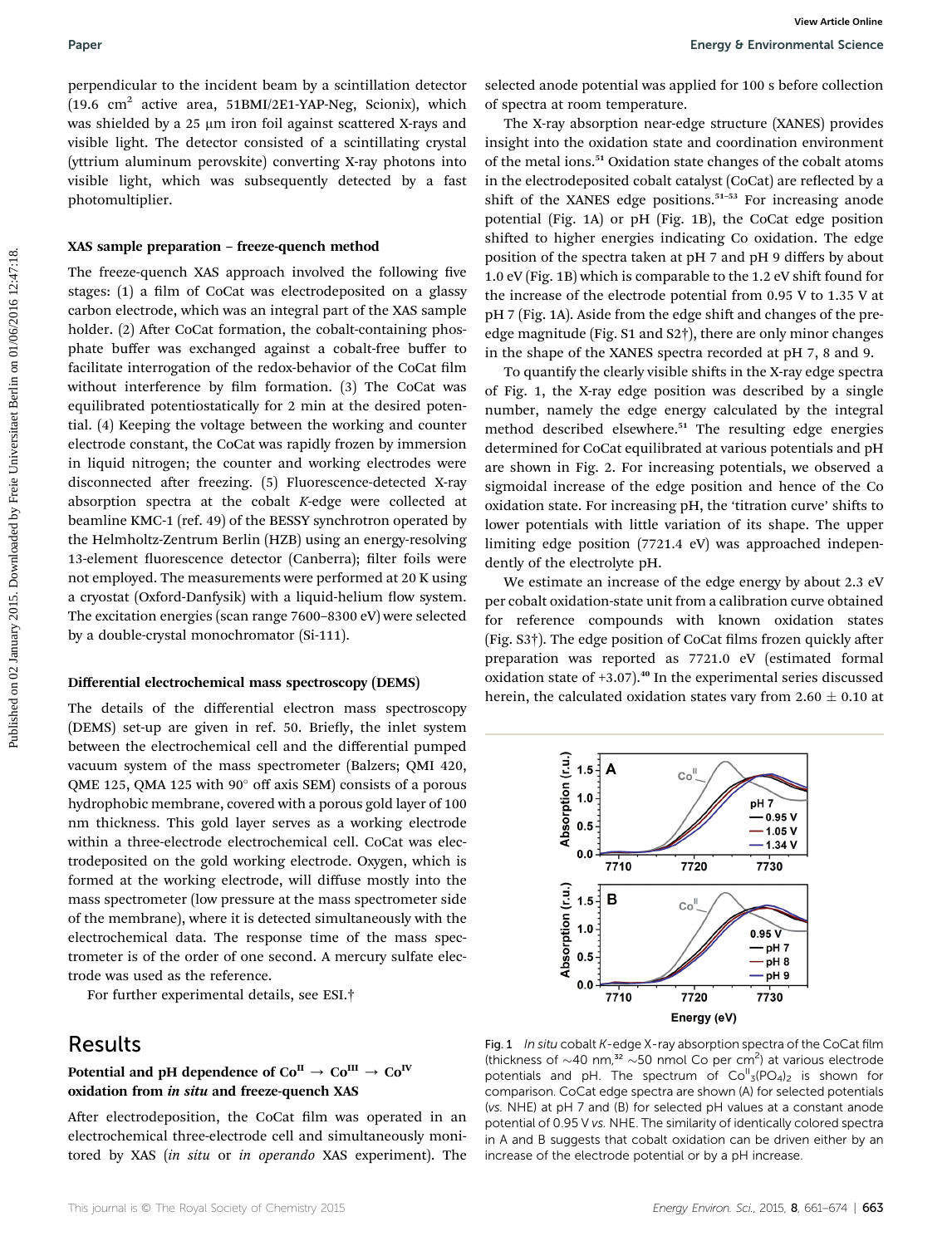

Fig. 2 X-ray edge positions and estimated (mean) oxidation states of CoCat recorded after equilibration at the indicated potential and pH. Open black squares indicate measurements obtained by the freezequench method at pH 7. All other measurements (solid symbols) were performed in situ. The solid lines were obtained by simulation of the experimental data based on a modified Nernst equation assuming two redox transitions (Co<sup>II-III</sup> and Co<sup>III-IV</sup>) of interacting cobalt sites, as detailed further below. Error bars represent the standard error (95% confidence interval) of at least 8 independent measurements.

low potential (e.g., 0.75 V vs. NHE at pH 9) to 3.25  $\pm$  0.10 at higher potential. There are no reports that a solid oxide can have a cobalt oxidation state lower than  $+2$  or higher than  $+4$ . While Co complexes with oxidation states of  $Co<sup>I</sup>$  and  $Co<sup>V</sup>$  are known, they require more intricate ligands than oxygen for stabilization.<sup>54</sup> Therefore, we assume that in CoCat, the experimentally determined mean oxidation states are not affected by contributions from  $Co<sup>I</sup>$  or  $Co<sup>V</sup>$ . The fractional oxidation state of +2.6 can be translated into populations of about 40%  $Co<sup>H</sup>$  and  $60\%$  Co<sup>III</sup>. Likewise, the fully oxidized state translates into populations of about 25%  $Co<sup>IV</sup>$  and 75%  $Co<sup>III</sup>$  (see ESI<sup>†</sup> for details of calculation).

The X-ray absorption data cannot exclude the coexistence of  $Co<sup>H</sup>$ ,  $Co<sup>H</sup>$ , and  $Co<sup>IV</sup>$  ions in the reduced or oxidized CoCat. However at electrode potentials  $(E)$  below 1.0 V (at pH 7), any sizeable  $Co<sup>IV</sup>$  population is unlikely because the difference to the estimated midpoint potential  $(E_m)$  of the Co<sup>III</sup>  $\leftrightarrow$  Co<sup>IV</sup> transition is too significant  $(E_{\text{m2}} - E > 0.2 \text{ V})$ . Likewise, any sizeable  $Co<sup>H</sup>$  population is unlikely at potentials above 1.25 V  $(E - E_{\text{m1}} > 0.2 \text{ V})$ . At intermediate potentials (*e.g.* 1.1 V at pH 7), a dominating  $Co^{III}$  population could coexist with  $Co^{II}$  and  $Co^{IV}$ ions. (The numerical values of  $E_{m1}$  and  $E_{m2}$  are discussed further below.)

For XAS of CoCat films deposited on the working electrode and equilibrated at a specific potential, we also used a freezequench approach that ensures a well-defined redox state of the spectroscopically investigated catalyst films and facilitates data collection at liquid helium temperatures (20 K). Data collection at cryogenic temperatures is advantageous because (i) the oxidation state of the catalyst is well preserved for extended data collection periods, (ii) modification of the catalyst by X-ray exposure (radiation damage) is minimized, and (iii) the significance of the EXAFS data is enhanced (as dynamic contributions to the Debye–Waller parameter are negligibly small). The X-ray edge energies (Fig. 2) as well as the spectral shape of the freezequench and in situ spectra do not differ significantly (Fig. S1<sup>†</sup>).

This comparison verifies that the freeze-quench and in situ method access the same electrochemical state of CoCat (the same oxidation state and structure).

Electrochemical coulometry was employed for the verification of the extent of oxidation state changes in CoCat (the experimental protocol is illustrated in Fig.  $S4\dagger$ ). We find that for a maximally oxidized film (potential  $\geq$ 1.35 V), approximately  $(60 \pm 10)\%$  of the cobalt ions are oxidized, in comparison to the CoCat film equilibrated at 0.95 V. This figure is in full agreement with the estimate derived from XAS data. Furthermore, a similar sigmoidal relationship between the potential and oxidation state is detected by coulometry and XAS (Fig. 3).

The difference between the cobalt oxidation states in our experimental series covers up to 0.65 oxidation-state units. This value could mean that about 65% of the cobalt ion population becomes oxidized by one equivalent for an increase in the anode potential from the lowest to the highest investigated level. Alternatively, about 40% of the cobalt ions undergo the  $Co<sup>H\rightarrow HI</sup>$ transition and about 60% of these reach the  $Co<sup>IV</sup>$  state at the highest potential. In any event, the quantitative character of cobalt oxidation in CoCat is remarkable. It implies that the redox activity of CoCat is not restricted to a minor fraction of Co ions located at the surface of the catalyst, in line with catalytic activity of the bulk volume of the CoCat film.<sup>32</sup> CoCat is found to be a redox-active material with a high capacity for storing (or accumulating) oxidation equivalents. **Example Environmental Science Contents contents and the second on the example of the second of the difference between the contents are effected by Free Universitation and the second of the effected by the difference be** 



Fig. 3 Oxidative charging of CoCat at pH 7 followed by freezequench XAS (squares), optical absorption spectroscopy (diamonds) and electrochemical coulometry (triangles). Solid lines were added to guide the eye. The traces and axes of the three measurements are offset vertically, for clarity. The horizontal, dashed line indicates the typical edge energy of Co<sup>III</sup> ions. We note that the optical absorption at 600 nm  $(A_{600}$ ; diamonds) provides a qualitative measure of the cobalt oxidation state as its trace is congruent with the other two traces. The oxidative charging was also determined by the current integration using a protocol of oxidation at the indicated potentials and followed by reduction at 0.8 V ( $Q_{\text{red}}$ ; triangles). The rightmost scale relates the number of singly reduced cobalt ions ( $N_{\text{red}}$  as obtained from  $Q_{\text{red}}$ ) to the total number of deposited cobalt ions  $(N_{\text{dep}})$  and thus provides a quantification of the oxidative charging in percent of the Co atoms of the CoCat sample. The amount of electrodeposited cobalt was  $\sim$ 50 nmol cm<sup>-2</sup> in the XAS and UV-vis experiment, but less for coulometry  $(\sim]14$  nmol cm<sup>-2</sup>). Error bars represent the standard error (95% confidence interval) of at least 8 independent measurements.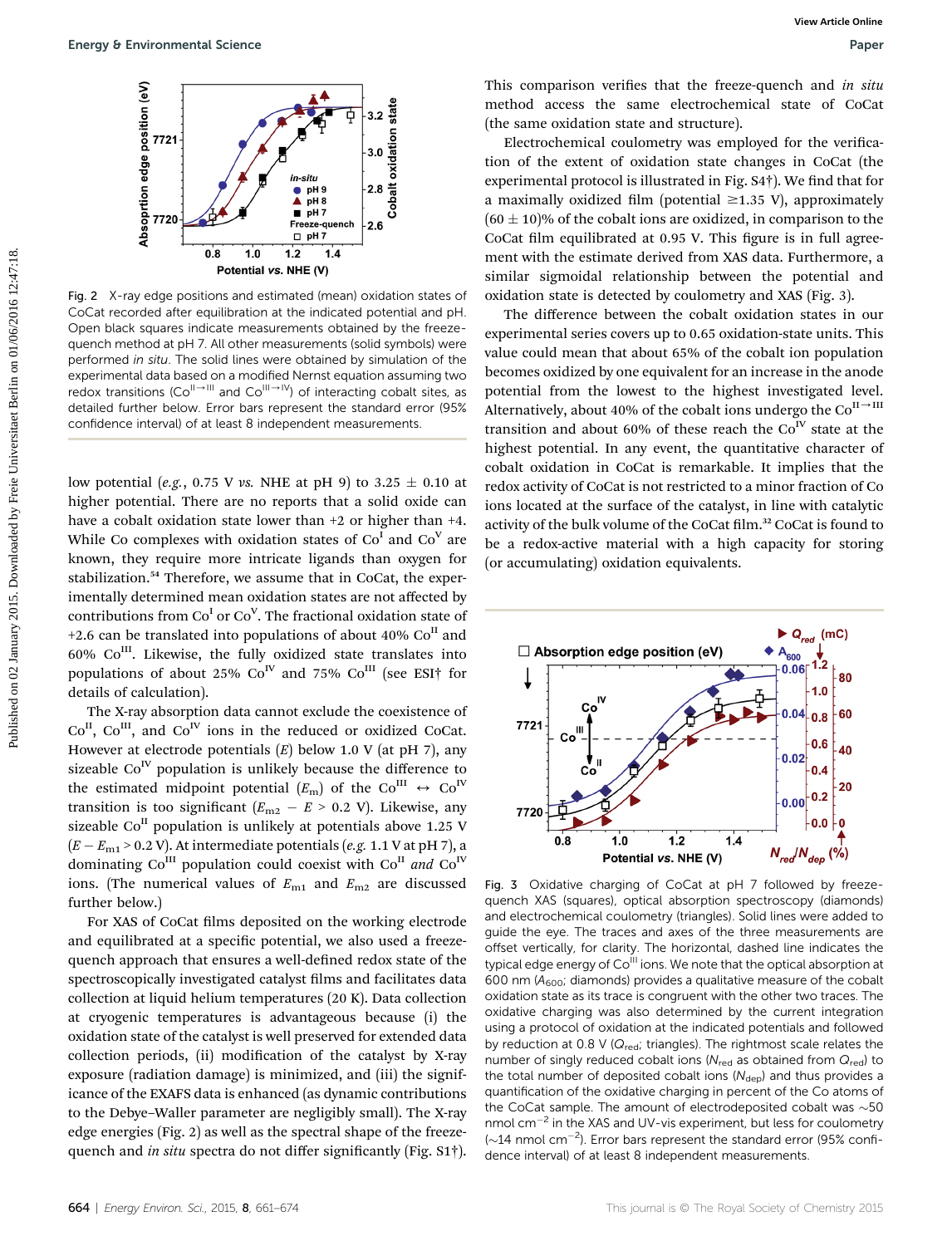In conclusion, the Co oxidation state depends on applied potential and pH. For both reduction and rise of the electrode potential, saturation is observed meaning that a potential decrease below 0.85 V (NHE) or increase above 1.45 V is not coupled to any major oxidation-state change within the investigated pH range. The maximal concentration of  $Co<sup>IV</sup>$  ions in CoCat appears to be close to 25% (at high potentials); the maximal  $Co<sup>H</sup>$  may be as high as 40% (at low potentials). Both the most reduced and the most oxidized states of CoCat are mixed-valence states  ${(\mathrm{Co}^{\mathrm{II}}_{0.4}\mathrm{Co}^{\mathrm{III}}_{0.6}\ \ \text{and} \ \ \mathrm{Co}^{\mathrm{IV}}_{0.25}\mathrm{Co}^{\mathrm{III}}_{0.75},}$ respectively). Not only an increase in the anode potential but also an increase in pH induces Co oxidation suggesting that the oxidative charging of CoCat involves proton-coupled electron transfer (PCET). There are no indications of Co oxidation coupled to charge-compensating potassium release or phosphate uptake; albeit this cannot be excluded rigorously. Comparison of cyclic voltammograms collected at various pH values confirms the prevalence of PCET (Fig.  $S5\dagger$ ). **Paper**<br>
In conclusion, the Co osidation state depends on applied transitions (both ligand-metal and metal and the control of ded transitions (and in the definite metal on ded transitions (and in the model of the control

#### Oxidation-state changes monitored by UV-Vis spectroscopy

In search of an efficient in-house experiment for monitoring oxidation-state changes at reasonable time resolution (10 ms or better), we investigated the optical spectra in the near-UV and visible range (UV-Vis, 300–1000 nm) and observed pronounced spectral changes, which may relate to the previously reported 'electrochromicity' of cobalt oxides.<sup>55</sup> In electrochemical in situ experiments, UV-Vis spectra were recorded at room temperature after equilibration at selected electrode potentials. The molar extinction coefficient,  $\varepsilon$ , at 400 nm increased from 1  $\times$  10<sup>3</sup> to 3  $\times$  $10^3$  L mol<sup>-1</sup> cm<sup>-1</sup> when the potential was increased from 0.8 V to 1.4 V (Fig. 4, see ESI† for the calculation of  $\varepsilon$ ). Charge transfer



Fig. 4 Optical absorption spectra of the CoCat film electrodeposited on transparent electrodes and detected in electrochemical in situ experiments. (A) Spectra collected at the indicated potentials (pH 7); (B) difference spectra for an increase in the potential from 0.85 (vs. NHE) to the indicated level. The latter panel demonstrates that the spectral shape of the absorption increase differs from the spectrum collected at 0.85 V, but is largely identical for all potential steps. The CoCat film (thickness of about 40 nm (ref. 32)) had been deposited at 1.35 V for 10 min (about 50 nmol Co per cm<sup>2</sup>), resulting in a semi-transparent working electrode. The calculation of the molar extinction coefficient ( $\varepsilon$ ) is described in the ESI $\dagger$  (eqn (S5)–(S6)).

transitions (both ligand–metal and metal–metal) or d–d transitions could be involved.<sup>56</sup> Since extinction coefficients of several thousands are rarely observed for d–d transitions in metal ions with octahedral coordination,<sup>57</sup> we favor assignment to charge transfer processes, as has been proposed for related Co oxides.<sup>58</sup>

In the UV-Vis spectra, an absorption peak at 405 nm is present at low potentials and transforms into a broad shoulder at elevated potentials (Fig. 4A); the difference spectrum assignable to Co oxidation is characterized by a peak at 515 nm (Fig. 4B). The ex situ spectrum in ref. 59 is qualitatively similar to the *in situ* spectrum that we obtained for an applied potential of about 1.25 V. Since the spectral shape of the absorption increase for wavelengths between 500 nm and 900 nm is largely identical for all applied potentials (Fig. 4B), any wavelength in this range is well suited to follow the absorption changes of CoCat.

The absorption at the minimum of the UV-Vis spectra at 600 nm was used to assess how closely this absorption signal traces the changes in the cobalt oxidation state  $(A_{600})$  in Fig. 3). Within the limits of accuracy, we found full agreement between the potential dependence of the optical absorption, the XANES edge position and the oxidative charging as determined by coulometry (Pearson correlation coefficient<sup>60</sup> exceeding 98%). In conclusion, oxidation-state changes of CoCat can be monitored by detection of optical absorption changes. Absolute values for Co oxidation states cannot be determined from the UV-Vis absorption spectrum directly. Yet this approach is well suited to monitor oxidation state changes in time-resolved experiments.

#### Midpoint potentials from UV-Vis and XAS data

The combination of electrochemistry with time-resolved monitoring of oxidation state changes by UV-Vis spectroscopy can reveal the catalytic and non-catalytic contributions to the electric current in cyclic-voltammetry experiments. The IUPAC defines the oxidation state as the (formal) net charge on an ion;<sup>61</sup> hence the time derivative of the mean oxidation state of Co ions of CoCat corresponds to a current  $(dQ/dt)$ . Herein this current is positive when electrons are removed from the Co ion (Co oxidation) and negative when electrons are added (Co reduction). In a cyclic voltammetry (CV) experiment, we detected the anode current and the optical absorption at 600 nm simultaneously. As discussed above, the absorption signal  $(A_{600})$ reflects the cobalt oxidation state. Consequently, the first derivative of the absorption signal  $(dA<sub>600</sub>/dt)$  represents a current assignable either to cobalt oxidation  $(dA<sub>600</sub>/dt > 0)$  or reduction ( $dA_{600}/dt \le 0$ ). For potentials insufficient to drive water oxidation by CoCat  $($ <1.1 V $)$ , the electric current and the calculated current assignable to cobalt oxidation  $(dA_{600}/dt)$ match perfectly (Fig. 5), which confirms our approach.

The calculation of the cobalt oxidation/reduction currents from the absorption derivative reveals that there are two distinct redox-transitions (Fig. 5), which we assign to the  $Co<sup>H</sup>/Co<sup>H</sup>$ couple  $(E_{m1} = 1.01 \text{ V})$  and the Co<sup>III</sup>/Co<sup>IV</sup> couple  $(E_{m2} = 1.22 \text{ V})$ . The Nernst equation describes the relationship between the concentration of reduced and oxidized species of an ion or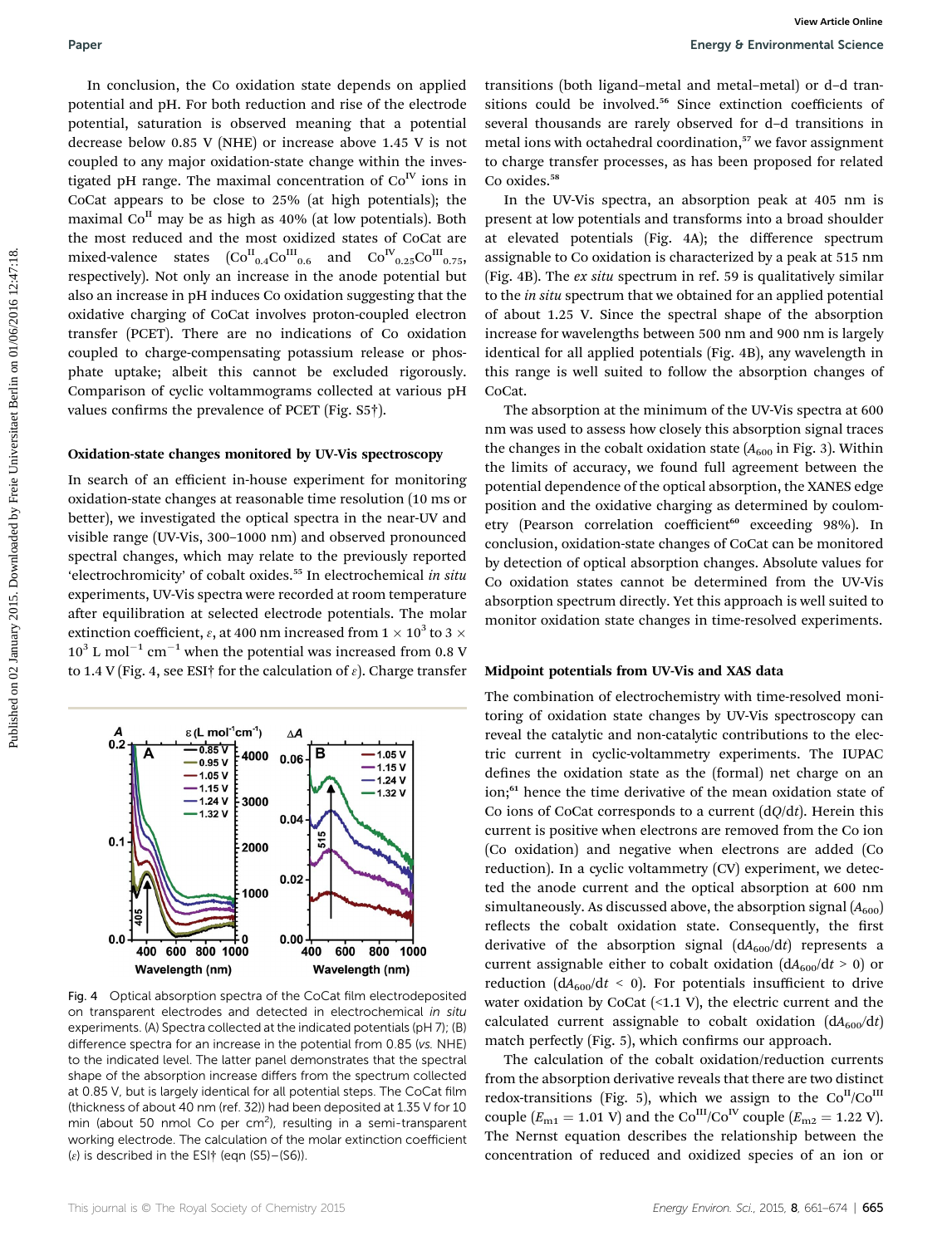

Fig. 5 Cyclic voltammograms of a thin CoCat film  $(\sim 40$  nm (ref. 32)) in comparison to changes of the optical absorption  $(dA<sub>600</sub>/dt)$ . The current density is shown as a dotted line and the corresponding y-axis is located on the left. The solid line represents the first derivative  $(dA<sub>600</sub>/dt)$  of the optical absorption at 600 nm, which in the absence of catalytic activity follows the trace of the current density closely. Asterisks mark minima and maxima of the absorption derivative, which yield midpoint potentials of 1.01 V and 1.22 V (indicated by dashed vertical lines). The experiments were conducted in  $0.1$  M KP<sub>i</sub> solutions at pH 7 at a sweep rate of 20 mV s<sup>-1</sup>; the arrows indicate the scan direction. The potential axes were not corrected for iR-drop (negligible influence on  $E_{m1}$  and  $E_{m2}$ ).

molecule in solution. For description of the redox transitions of CoCat, application of an analogous equation might be considered, namely:

$$
eV = eE_{\rm mi} + k_{\rm B}T \ln[(Y - Y_{\rm min,i})/(Y_{\rm max,i} - Y)], \tag{1}
$$

with  $e$  being the elementary charge,  $V$  the electrode potential,  $E_{\mathrm{m}i}$  the midpoint potential of the  $i^{\mathrm{th}}$  redox transition (herein  $i$  is either 1 or 2),  $k_B$  the Boltzmann constant, and T the temperature in Kelvin. In eqn (1), the (mean) Co oxidation state at the respective potential is denoted as Y; the minimal oxidation state is denoted as  $Y_{\text{min},i}$  (e.g.,  $Y_{\text{min},1}$  is equal to +2.6 for the Co<sup>II  $\rightarrow$ III</sup> transition of CoCat), and the maximal oxidation state is denoted as  $Y_{\text{max},i}$  (e.g.,  $Y_{\text{max},1}$  is equal to +3 for the Co<sup>II  $\rightarrow$ III</sup> transition).

However eqn (1) cannot be applied directly to the redox transitions of CoCat. In this amorphous solid-state material, the Co ions are closely packed and oxidation of a minor fraction of cobalt ions will affect the potential needed for oxidation of the remaining fraction by electronic and non-covalent interactions between Co sites. Thus, we propose a description by a modified Nernst equation:

$$
eV = eE_{\rm m} + k_{\rm B}T \ln[(Y - Y_{\rm min,i})/(Y_{\rm max,i} - Y)] + E_i'(Y), \quad (2)
$$

where  $E_i^{\prime} (Y)$  describes an interaction energy between Co sites which depends on the mean Co oxidations state. For description of the oxidative charge storage by transition-metal oxides of battery materials, a similar approach was used and it was assumed that  $E'_i$  depends linearly on the mean metal oxidation state.<sup>62</sup> We assume that the magnitude of the interaction can be described, to a first approximation, as

$$
E'_{i}(Y) = E'_{0i} \ln[(Y - Y_{\min,i})/(Y_{\max,i} - Y)], \tag{3}
$$

where  $E_{0i}'$  represents a potential-independent energy value which determines the magnitude of the interaction energy. On these grounds, simulation of the relationship between mean Co oxidation state and the electrode potential was approached (for mathematical details, see the ESI†). Fig. 6A illustrates the influence of the interaction energy. The interaction parameter  $(E'_{01} = E'_{02} = 30$  meV, dashed line in Fig. 6A) resulted in a simulated curve that matched the experimental data well; values close to 30 meV also facilitated a good description for the data collected at pH 8 and pH 9. **Example Environmental Science**<br>
For  $\frac{1}{2}$  and the contrast and the published on the published by Freie University of the control of the interaction particle of the interaction particle of the interaction particle of

The simulated curves for pH 7, pH 8 and pH 9 are shown in Fig. 2 (solid lines) using the parameters shown in Table S1;† only the two midpoint potentials,  $E_{m1}$  and  $E_{m2}$ , had been variable simulation parameters in the curve-fit of the potential dependence. The pH-dependence of  $E_{\rm m1}$  ( $-80\pm20$  mV per pH) and  $E_{\text{m2}}$  (-120  $\pm$  30 mV per pH) may differ from each other and differ clearly from the 60 mV per pH suggested for the  $Co<sup>IV</sup>$ concentration on the basis of mere electrochemical analysis.<sup>46</sup>

Rather than providing precise numerical values, our analysis demonstrates a general point, namely that the discussion of the redox behavior of the amorphous solid-state catalysts cannot be approached by using directly the concepts developed for ionic or molecular species in solution. Neither does eqn (1) provide a reasonable description of the Co oxidation-state changes nor is eqn (1) predicted to be applicable because of strongly interacting metal sites in oxide materials. We note that this conclusion is at



Fig. 6 Simulation of the potential-dependence of the mean Co oxidation state assuming two redox-transitions (Co<sup>II-III</sup>,  $E_{\text{m1}}$ ; Co<sup>III-IV</sup>  $E_{\text{m2}}$ ) and interacting cobalt sites. (A) Influence of the interaction parameter,  $E'_{0i}$ , on the shape of the simulated curve for a cobalt catalyst<br>film at pH 7 (in situ data from Fig. 2), open squares). (B) Midpoint film at pH 7 (in situ data from Fig. 2; open squares). (B) Midpoint potentials obtained by simulation of the datasets in Fig. 2 (see Table S1† for parameters). The solid diamonds indicate the midpoint potentials as estimated on the basis of the optical absorption signal collected during CV ( $dA_{600}/dt$  in Fig. 5) and open triangles indicate the XAS data. The error bars of the  $E_m$ -values and the error range for the indicated pH-dependence of the two midpoint potentials correspond to the standard error (68% confidence).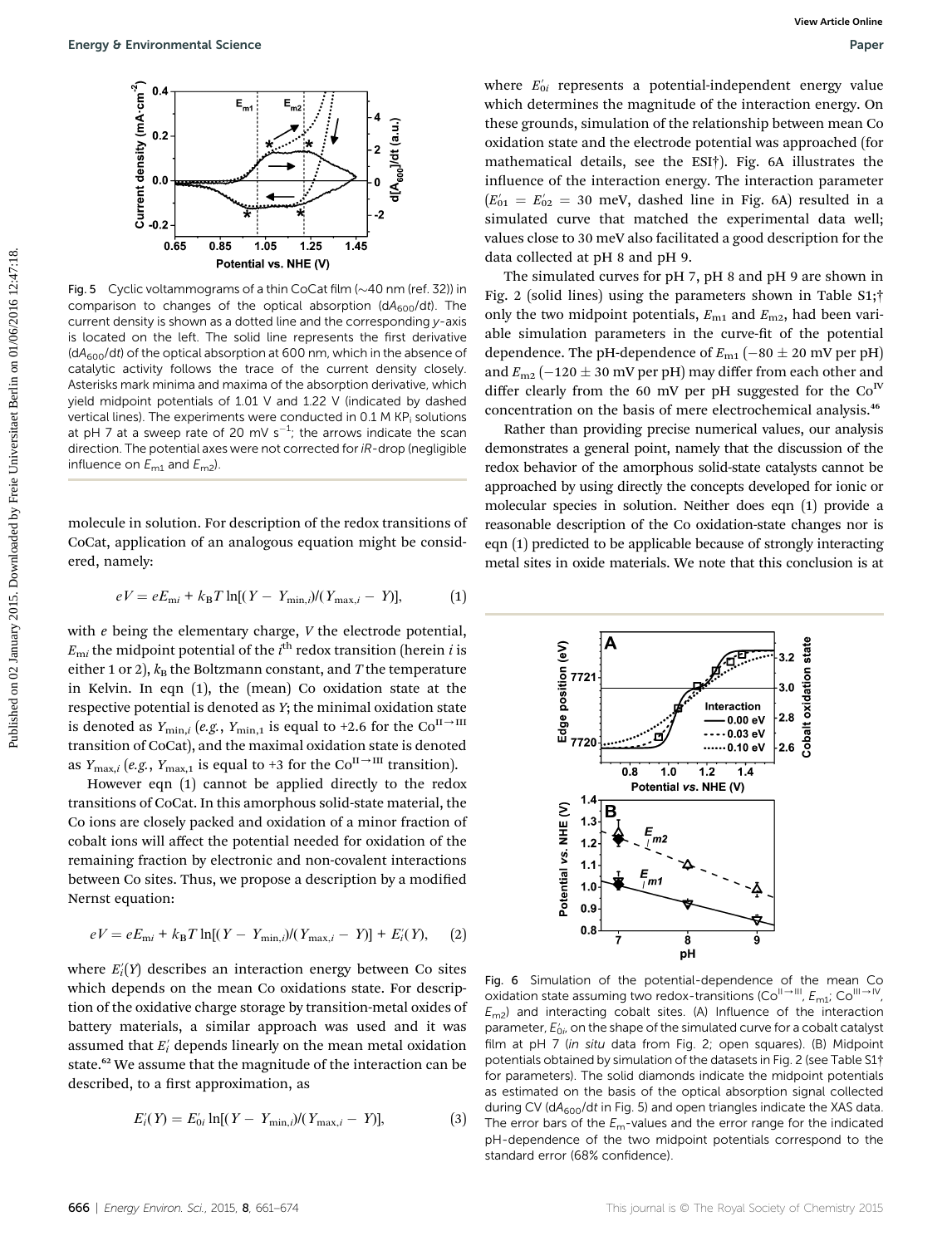variance with the rationale used in ref. 46 for deriving a mechanistic model.

#### Coupling of  $O_2$ -formation to Co reduction

In parallel to recording a cyclic voltammogram (CV), the oxygenevolution rate was detected by differential electrochemical mass spectroscopy (DEMS, in  $KP_i$  at pH 7, Fig. 7). The electric current in the CV is found to be shifted relative to the oxygen evolution rate for both increasing potential (Fig. 7A) and decreasing potential (Fig. 7B). The mass spectrometer response time did not cause the observed shifts between electric current and oxygenevolution rate as similar shifts are not observed for a bare gold electrode (Fig. S6†). For increasing anode potentials, the shift is explainable by oxidative charging of CoCat before the onset of water oxidation, as also suggested by the absorption changes detected during CV (Fig. 5). For decreasing anode potentials in the potential range of about 1.15–1.25 V, the DEMS signal indicates ongoing dioxygen formation at negative (reductive) electrical current. We explain this surprising behavior as follows. At high potentials, the net current is oxidative and corresponds to the rate of dioxygen formation. However, upon lowering of the potential with 20 mV  $s^{-1}$ , the Co ions in the film are reduced by both a reductive anode current (negative electrical current) and ongoing water oxidation (detection of dioxygen formation).



Fig. 7 Cyclic voltammograms of a CoCat film  $(\sim 65$  nm (ref. 32)) with simultaneous detection of the rate of oxygen evolution by mass spectroscopy. In both panels, the current density is shown as a dotted line. The oxygen-evolution rate (d[O<sub>2</sub>]/dt) is displayed as a solid line for (A) increasing potential and (B) decreasing potential. The midpoint potentials from Fig. 5 are indicated by dashed vertical lines. All experiments were conducted in 0.1 M KP<sub>i</sub> solutions at pH 7 with a sweep rate of 20 mV s<sup>-1</sup>; the arrows indicate the scan direction. The potential axes were not corrected for iR-drop. The comparably high current densities in the above experiments are explainable by an especially high amount of cobalt ions deposited on the porous gold with a roughness that is by about 4 times higher than for the ITO or glassy carbon used otherwise (see also ESI†).

To investigate further the coupling between water oxidation and Co reduction, we used a protocol, in which CoCat was repeatedly oxidized electrochemically and allowed to relax under open-circuit (OC) conditions. Both the open-circuit potential and the absorption at 600 nm  $(A<sub>600</sub>)$  were monitored (Fig. 8). Initially an anode potential of 1.35 V was applied for 2 min. The rising UV-Vis absorption  $(A_{600}$  in Fig. 8) reflects the increase in the mean Co oxidation state to an estimated level of +3.15. After 2 min, the current stemming from Co oxidation was negligible and the detected electric current density of  $350 \mu A$  $\text{cm}^{-2}$  resulted from water oxidation. The subsequent transition to OC conditions was followed by a multiphasic decrease of the OC-potential (red line in Fig. 8,  $2<sup>nd</sup>$  to  $7<sup>th</sup>$  min) and Co oxidation state (blue line), which we explain as follows. Under OC conditions, the electrode current was zero, but ongoing water oxidation caused reduction of Co ions and thus also a decrease of the OC potential. By mass-spectroscopic detection (DEMS), we verified that oxygen indeed is evolved under open-circuit conditions (Fig.  $57\dagger$ ). From the initial slope of the  $A_{600}$ -signal, we calculate a reductive current density of about 400  $\mu$ A cm $^{-2},$ which is comparable (within the error limits) to the current density of 350  $\mu$ A cm<sup>-2</sup> measured before the switching to OCconditions. **Paper**<br> **Example 2018**<br> **Example 2018 Constrained by the constrained by the constrained by Freienmann Science<br>
<b>Example 2018 Constrained Berlin on O reduction**<br> **Example 2018 Constrained by Constrained Berlin on Constrai** 

To support the above interpretation, two further potentials were applied. Application of 1.15 V resulted in a minor increase in the mean oxidation state ( $7<sup>th</sup>$  to  $9<sup>th</sup>$  min). After transition to OC conditions, Co reduction was observed  $(9^{th}$  to  $14^{th}$  min), but at a low rate corresponding to a current density of only  $1.4 \pm 0.1$  $\mu$ A cm<sup>-2</sup>. The estimated reduction current was more than two



Fig. 8 Electrode potential (vs. NHE, red line) and absorption at 600 nm  $(A<sub>600</sub>, blue line)$  for a protocol of alternating potentiostatic and opencircuit (OC) operation of a thin CoCat film (40 nm (ref. 32)). Data points were collected every 200 µs. The cyan-colored squares show every 500th point of the original dataset; the blue line represents the absorption data after smoothing by a 500-point window. The electric current density before transition to OC conditions detected at 1.35 V was 350  $\mu$ A cm $^{-2}$  (1.4  $\mu$ A at 1.15 V; 0.0  $\mu$ A at 1.05 V). Calculation of the oxidation-state axis (mean cobalt oxidation state, rightmost axis) and of the indicated catalytic current,  $I_{\text{cat}}$ , from the absorption derivative is described in the ESI.† The electrode-potential axis (left y-axis) was not corrected for iR-drop.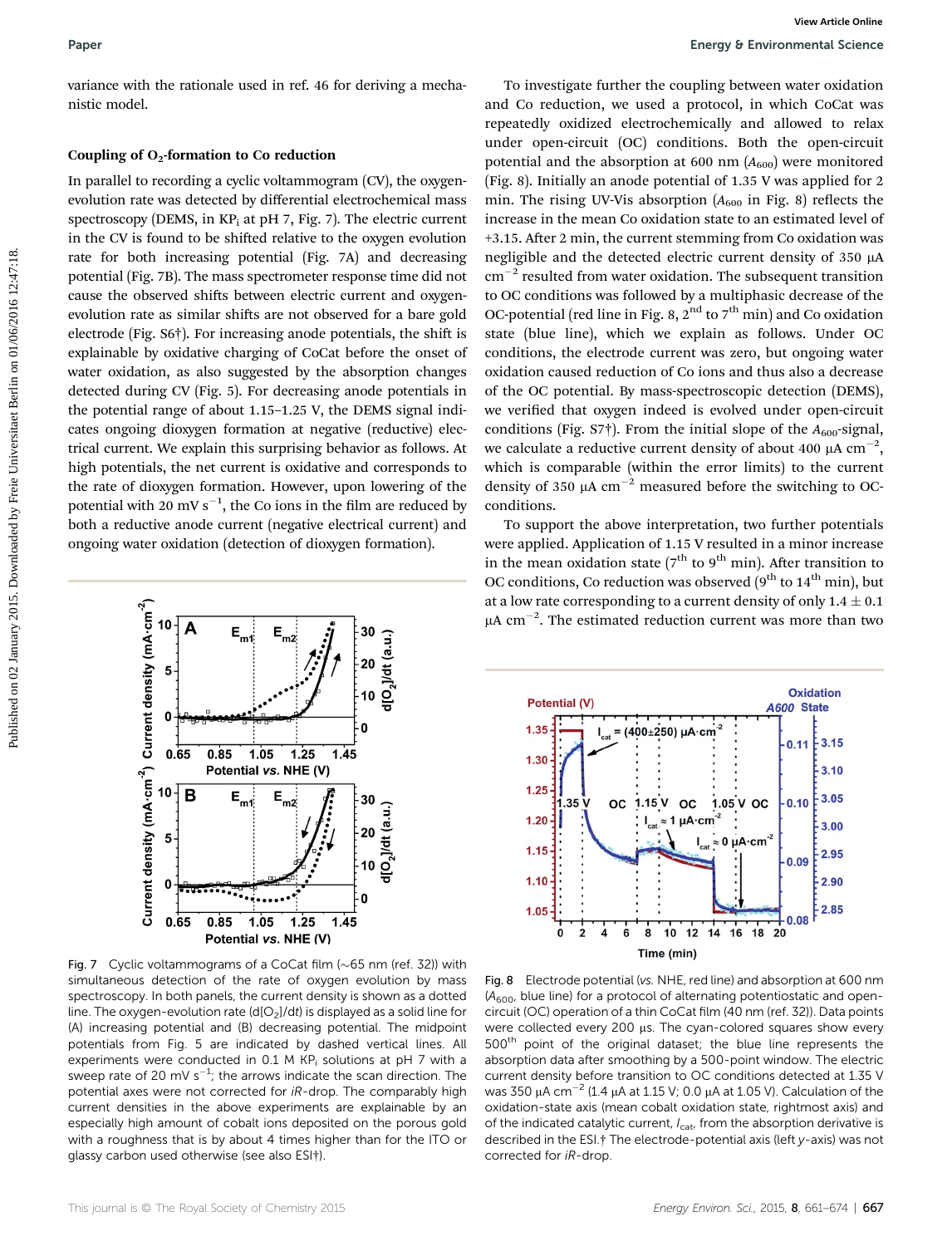hundred times smaller than at 1.35 V because the water-oxidation overpotential was smaller by 200 mV. Application of 1.05 V  $(14<sup>th</sup>$  to  $16<sup>th</sup>$  min) resulted in Co reduction, but no further change in the Co oxidation state was observable upon transition to OC conditions  $(16<sup>th</sup>$  to  $20<sup>th</sup>$  min) because of insufficient overpotential for water oxidation.

In conclusion, the experiments of Fig. 7, 8 and S7† consistently suggest a mode of water oxidation by the CoCat material where oxidizing equivalents are accumulated by oxidation of Co ions before the onset of a relatively slow water-oxidation step. In the water-oxidation step, dioxygen formation is coupled to the reduction of Co ions.

#### Structural changes in the CoCat redox transitions assessed by EXAFS analysis

The absorption derivatives measured during cyclic voltammetry as well as the XAS data suggest that there are two distinct redox transitions described by two specific midpoint potentials,  $E_{\text{m1}}$ and  $E_{\text{m2}}$  (Fig. 5 and 6). The accompanying structural changes, at the atomic level, were explored by EXAFS analysis of spectra collected at the Co K-edge.

Visual inspection of the Fourier-transformed EXAFS spectra (Fig. 9 and S8†) indicates that structural changes are associated with both redox transitions. Changes in the first coordination

Fig. 9 Fourier-transformed EXAFS spectra (A) and magnitude of Fourier peaks (B and C). (A) Fourier-transforms (FTs) of EXAFS spectra collected in situ after equilibration at the indicated potentials at pH 9. The FT was calculated for EXAFS data ranging from 3.0 Å $^{-1}$  and 11.5 Å $^{-1}$ (on a wavevector scale); the internuclear distances determined by EXAFS simulations are by  $0.3-0.4$  Å longer than the indicated reduced distance. (B) Fourier-peak amplitude of the Co–O vectors of 1.9 Å length assignable to the 5–6 of oxygen ligands of the first Co coordination sphere. (C) Fourier-peak amplitude of the Co–Co vectors of 2.8 Å length assignable to  $3-5$  di- $\mu$ -oxo bridged Co ions in the second Co coordination sphere. The respective structural motifs are schematically shown (Co in black; O in gray). The symbols represent the FT peak amplitudes of the in situ experiment at pH 9 (solid circles), pH 7 (solid squares) and the amplitudes of the freeze-quench experiment at pH 7 (open squares). The left and right axis correspond to in situ and

freeze-quench data. Lines were added to guide the eye. For further

sphere of the X-ray absorbing Co ions  $(1<sup>st</sup> FT peak, Co-O)$ distances of 1.9  $\AA$  length) as well as in the second coordination sphere ( $2<sup>nd</sup>$  FT peak, 2.8 Å Co-Co distances) are suggested by changes in the amplitudes of the respective Fourier peak. The plot of the amplitude of the Co–O peak suggests a change in the first coordination sphere accompanying the  $E_{\text{m1}}$ -transition (Fig. 9B). The potential-dependence of the peak heights associated with the Co–Co distances was found to be bell-shaped (Fig. 9C) suggesting structural changes associated with both redox transitions. The in situ EXAFS data collected at pH 7 and pH 9 indicate that an increase of the electrolyte pH shifts the potential dependence of the respective structural changes to lower potentials, analogous to the trend observed for the edge position (Fig. 2). Fuergy 8 Environmental Science<br>
hundred times manifer than it 1.3.2 v because the varier order is photo distribution of the NEW science of Parkinghala sceles look (<sup>2)</sup> Free public controllation and solve distribution of

In general, the amplitude of a peak obtained by Fouriertransformation of an EXAFS spectrum depends on two factors (see eqn (S2)†):

(1) The peak amplitude is proportional to the number of vectors,  $N_{O/C<sub>0</sub>}$  (also denoted as the EXAFS coordination number), connecting the X-ray absorbing atom (herein Co) and the backscattering atoms of the respective coordination sphere (O/Co).

(2) The peak decreases for an increased width of the distance distribution function of the backscattering atoms in the respective coordination sphere, which is typically described by means of a Debye–Waller parameter,  $\sigma_{O/Co}$ .

By simulation of the EXAFS spectra (without involving a Fourier transformation), discrimination between the influence of the  $N_{\text{O/Co}}$  and  $\sigma_{\text{O/Co}}$  on the FT amplitude can be achieved, as described below.

Comparing the in situ data collected at room temperature with the freeze-quench data collected at 20 K data, we find that the FT peak amplitudes of the EXAFS spectra collected at 20 K are higher. This is expected. At room temperature the distance distribution function is broadened by thermally excited metal– ligand vibrations resulting in dampened EXAF oscillations and thus lower FT-peak amplitudes. In the following, we focus on the data obtained by the freeze-quench approach. For evaluation of the room-temperature EXAFS data, see ESI.†

The EXAFS simulations suggest that the  $\mathrm{Co}^{\mathrm{II}\rightarrow\mathrm{III}}$  oxidation in the  $E_{\text{m1}}$ -transitions is associated with an increase in the number of oxygen atoms in the first Co coordination sphere (increase in  $N_{\text{O}}$ , Fig. 10A, but constancy of  $\sigma_{\text{O}}$ , Fig. 10C). The Co–O bond length decreases from low to high potentials (Fig. 10B), in line with the increase in the Co oxidation state. Average Co–O bond lengths have been calculated for extended sets of crystallographically characterized compounds.<sup>63</sup> For Co<sup>II</sup>, the average bond lengths are 1.960 Å (4-coordinated), 2.043 Å (5-coordinated) and 2.093 Å (6-coordinated); for octahedral  $Co<sup>III</sup>$ compounds, the average bond length is  $1.895 \text{ Å}^{\text{63}}$  In Fig.  $10B$ however, bond lengths assignable to  $Co<sup>H</sup>$  (>2.0 Å) or  $Co<sup>IV</sup>$  $(\leq1.85 \text{ Å})$  are not resolved.

By using a more differentiated simulation approach (Fig. S10 and S11 $\dagger$ ), we could resolve bond lengths of below 1.85 Å in the oxidized CoCat and above 2.0  $\AA$  in the reduced CoCat. We assign the bond length of 1.75 Å (Fig. S10†) or 1.80 Å (Fig. S11†) to  $Co<sup>N</sup>$ –O vectors and the bond length of 2.05 Å to five-coordinated



Fourier transforms of EXAFS spectra, see Fig. S8.†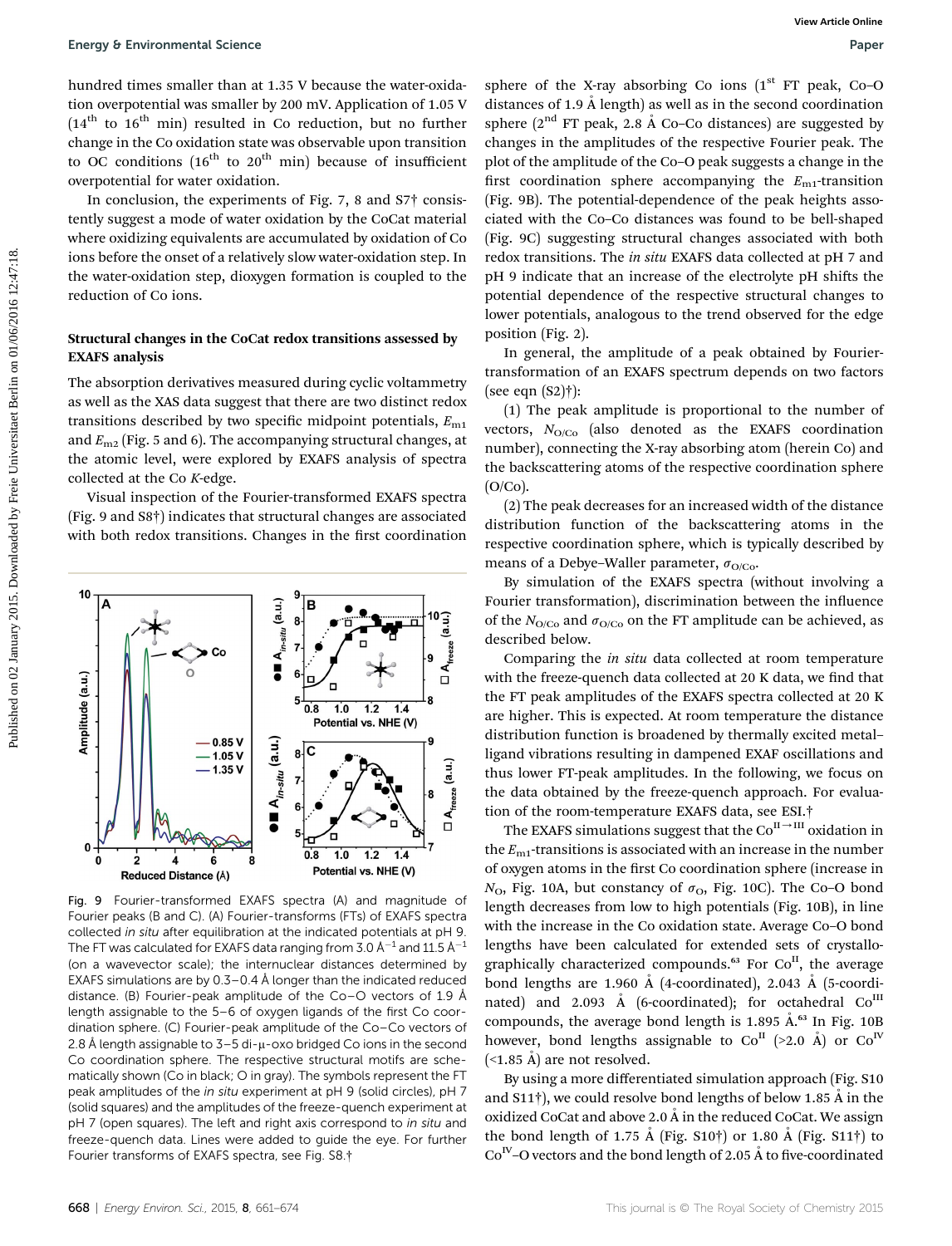

Fig. 10 Simulation results of the EXAFS assignable to the Co–O vectors of the first cobalt coordination sphere (A, B, and C) and of the Co–Co vectors assignable to  $Co_2(\mu-O)_2$  motifs (D, E, and F). The data were collected using the freeze-quench method (pH 7); analogous simulation results for in situ data (pH 7 and pH 9) are shown in Fig. S9.† By least-squares fitting of  $k^3$ -weighted EXAFS data ( $k^3 \chi(k)$ ), we deter-<br>mined, the EXAES, coordination, numbers ( $N_{\text{max}}$ , in (A), and (D)) mined the EXAFS coordination numbers  $(N<sub>O/CO</sub>)$ , in (A) and (D)), distances ( $R_{\text{O/C}_0}$  in (B) and (E)), and the Debye–Waller parameter ( $\sigma_{\text{O/C}_0}$ , in (C) and (F)). Dashed vertical lines indicate the position of the two midpoint potentials,  $E_{m1}$  and  $E_{m2}$ . The filled circles indicate the simulation results obtained with unconstraint parameters in both coordination shells. The squares in (A) represent the total coordination number obtained by a more differentiated simulation approach involving two distinct Co–O distances (Fig. S10†). The diamonds in (D) and (F) indicate alternative simulations for which  $\sigma_{\text{Co}}$  was fixed at potentials below  $E_{m2}$  and  $N_{Co}$  was fixed at potentials above  $E_{m2}$ . The error bars represent the standard error of at least 5 simulated spectra (68% confidence interval).

 $Co<sup>H</sup>$  ions, while a Co–O distance of 1.89 Å is assigned to sixcoordinated  $Co<sup>III</sup>$  ions. The refined simulation approach resulted in an increase in the Co coordination number from 5.5 to about 6.0 for the  $E_{\text{m1}}$ -transition (Fig. 10A, squares). We conclude that the  $Co^{II\rightarrow III}$  oxidation of about 40% of the Co ions in the  $E_{\text{m1}}$ -transition is coupled to the transformation of five-coordinated to six-coordinated Co ions (e.g.,  $Co^{II}O_5 \rightarrow Co^{III}O_6$ ).

There are few reports on the  $Co<sup>IV</sup>-O$  bond length in mixed Co oxides. Using Natoli's rule,<sup>64</sup> Co<sup>IV</sup>–O distances in Ca<sub>3</sub>Co<sup>III,IV</sup><sub>4</sub>O<sub>9</sub> of about 1.8 Å were calculated from XANES data.<sup>65</sup> Using bond valence theory,<sup>66</sup> the calculated Co<sup>IV</sup>-O distances are around 1.8  $A^{63,67-69}$  Using XRD, a bond length of 1.85 Å was obtained for  $Na<sub>0.35</sub>CoO<sub>2</sub>·yH<sub>2</sub>O<sup>70</sup>$  For formation of an oxyl radical however, e.g., an equilibrium between  $Co<sup>N</sup>=O$  and  $Co<sup>III</sup>-O'$ , the Co–O

bond length is predicted to exceed 1.85  $\AA$ <sup>71,72</sup> In conclusion, the EXAFS analysis supports the formation of  $Co<sup>IV</sup>$  ions at higher potentials.

Simulations of the Co–Co distances of the second Co coordination sphere reveal that the bell-shaped trace of the FT peak heights in Fig. 9C originates from a change of both, the number of Co–Co vectors and the EXAFS Debye–Waller parameter (structural distance spread). The average number of Co–Co distances,  $N_{Co}$ , increases from 3.7 at the lowest potentials to about 4.7 at higher potentials (Fig. 10D). The Debye–Waller parameter,  $\sigma_{\text{Co}}$ , decreases from 0.069 Å to 0.083 Å; this increase is clearly associated with the second redox transition with a midpoint potential,  $E_{\text{m2}}$ , of about 1.22 V (Fig. 10F). The increase in  $N_{\text{Co}}$  and the decrease of  $\sigma_{\text{Co}}$  at higher potentials are directly visible in Fourier-isolated *k*-space data, where  $N_{\text{Co}}$  scales with the amplitude of the oscillations across all wavenumbers and the increase of  $\sigma_{Co}$  manifests as a damping of the amplitude at wavenumbers greater than 8  $\rm \AA^{-1}$  (Fig. S12†). A linear increase of the Debye–Waller parameter for ascending  $Co<sup>IV</sup>$  contribution has been observed also in a  $Li<sub>v</sub>Co<sub>0.85</sub>Al<sub>0.15</sub>O<sub>2</sub>$  compound.<sup>73</sup>

A Co–Co distance close to 2.8  $Å$  is characteristic of two Co ions connected by two bridging oxides or hydroxides,<sup>74,75</sup> that is,  $Co_2(\mu-O)_2$  or  $Co_2(\mu-O)(\mu-OH)$ . Thus the increase in the number of Co–Co vectors at 2.8  $\AA$  is explained straightforwardly by the formation of further di- $\mu$ -oxo (or  $\mu$ -hydroxo) bridged pairs of cobalt ions, likely related to the transition of five-coordinated to six-coordinated Co ions in the  $E_{\text{m1}}$ -transition.

The interpretation of the increased Debye–Waller parameter upon Co<sup>III  $\rightarrow$ IV oxidation in E<sub>m2</sub>-transition (Fig. 10D) is less</sup> straightforward because of limitations in the information content of the EXAFS spectra. In the EXAFS simulations, we used a description by a symmetrical Gaussian-shaped distance distribution function centered at  $R_{Co}$  (of 2.81 Å). The increase in the Debye–Waller parameter appears to suggest a broadening of the distance distribution function, at unchanged center distance. However, formation of a bimodal distribution function in the  $E_{\text{m2}}$ -transition with a minor fraction (e.g. 15%) of slightly shorter or longer distances close to 2.81 Å (*e.g.* at 2.76 Å) could lead to the same simulation results namely, an increased  $\sigma_{\text{Co}}$  and unchanged  $R_{\text{Co}}$ .

### **Discussion**

#### Redox activity of CoCat—two specific transitions

The investigated films of the water-oxidizing CoCat were formed by electrodeposition of Co ions at a density of about 50 nmol  $\text{cm}^{-2}$ , which corresponds to an estimated thickness of the hydrated Co/K/phosphate oxide of 40 nm.<sup>32</sup> Using methods which are sensitive to the bulk properties of the CoCat film, namely X-ray and UV-Vis spectroscopy in conjunction with electrochemical methods, we find that the oxide material undergoes two specific redox transitions, most likely from a  $\mathrm{Co^{II}}_{0.4}\mathrm{Co^{III}}_{0.6}$  oxide via an all-Co $^{\mathrm{III}}$  oxide to a  $\mathrm{Co^{III}}_{0.8}\mathrm{Co^{IV}}_{0.2}$  oxide with midpoint potentials of about 1.0 V  $(E_{\text{m1}})$  and 1.2 V  $(E_{\text{m2}})$  at pH 7. The simultaneous presence of  $Co<sup>III</sup>$  and with either  $Co<sup>II</sup>$ (low potentials, low pH) or  $Co<sup>IV</sup>$  (at high potentials, high pH) is consistent with EPR results.37,43 Extent and characteristics of the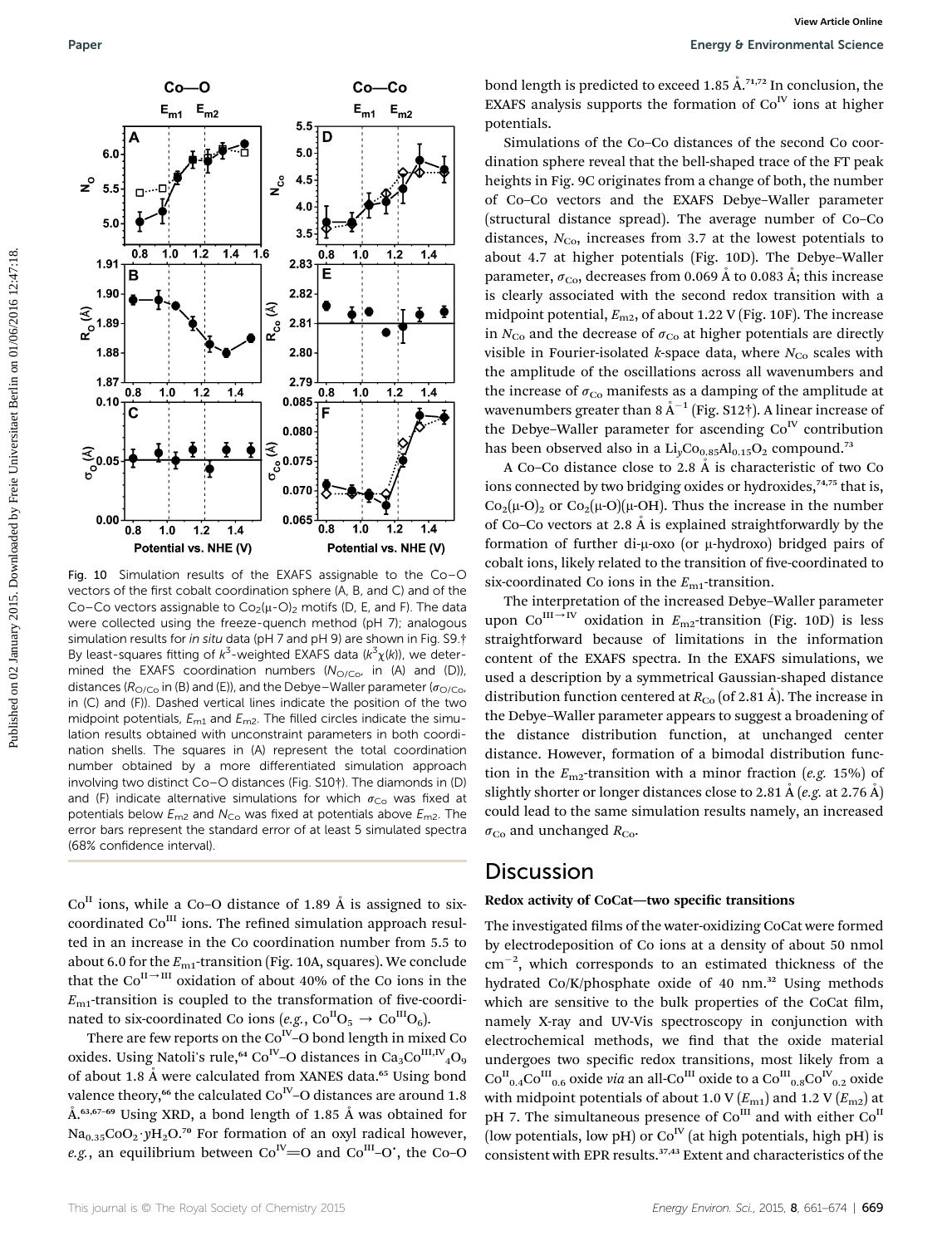For potentials below 0.9 V, CoCat is an amorphous  $\mathrm{Co}^{\mathrm{II}}_{-0.4}\mathrm{Co}^{\mathrm{III}}_{-0.6}$ oxide with extensive di- $\mu$ -O(H) bridging between Co ions. Evidence for spinel-type  $Co_3O_4$  with a characteristic Co–Co distance of 3.1  $A^{76}$  was not detectable. The EXAFS analysis suggests that a significant fraction of the Co ions is five-coordinated, but it does not provide whether  $Co^{II}$  or  $Co^{III}$  ions are five-coordinated; we favor five-coordinated  $Co<sup>H</sup>$  in low-spin configuration with a lacking ligand along the Jahn–Teller axis (but see ref. 77).

In the Co<sup>II-III</sup> oxidation of the  $E_{\text{m1}}$ -transition, five-coordinated Co ions become six-coordinated and, most likely, an all- $Co<sup>III</sup>O<sub>6</sub>$  state is reached. Moreover, additional pairs of Co ions connected by di-µ-oxo (or hydroxo) bridges are formed, possibly by transformation of a mono- $\mu$ -oxo bridge into a  $(\mu_3$ -O) $(\mu_2$ -OH) bridge between two Co<sup>III</sup> ions as shown in Fig. 11. Evidence for the presence of singly protonated  $\mu_2$ -OH bridges in the all-Co<sup>III</sup> state has been presented before.<sup>78</sup>

In the Co<sup>III</sup>-<sup>IV</sup> oxidation of the  $E_{\text{m2}}$ -transition, the EXAFS implies bridging-type changes relating to a minority fraction of the ( $\mu$ -O)( $\mu$ -O(H)) bridged Co pairs. We propose that in the  $E_{\text{m2}}$ transition, bridging hydroxides are deprotonated as shown in Fig. 11. The deprotonation of a bridging hydroxide represents a plausible response to Co oxidation and is compatible with the EXAFS data.<sup>78</sup>



Fig. 11 Interconversion of structural motifs (or elements) in the cobalt-based water oxidation catalyst (CoCat). At potentials around  $E_{\text{m2}}$ , cycling through these three motifs may be involved in catalysis. Molecular oxygen is evolved in the transition from motif C to A. The indicated structural changes are assumed to take place at the margins of Co-oxo fragments, which may consist of 9–16 cobalt ions interconnected within the Co-oxo fragment by  $di-\mu_{\overline{3}}$ -oxo bridges.<sup>29,35</sup>

In CoCat, the midpoint potentials of the  $Co<sup>H\rightarrow HI</sup>$  and the  $Co^{III\rightarrow IV}$  are spaced by only 0.2 V (at pH 7). This relatively small potential difference is likely explainable by the protonationstate and bridging-type changes that accompany the two redox transitions of CoCat. Similar bridging type changes have been proposed to be crucial in redox-potential leveling of the  $Mn_4Ca$ complex of oxygenic photosynthesis.<sup>79-81</sup> Also in synthetic catalysts, these or similar bridging-type changes could lower the overpotential requirement of the potential-determining step (see, e.g., ref. 82).

CoCat may resemble fragments of a layered dioxide of molecular dimensions (see the Introduction section).28,29,35,39 The proposed structural changes shown in Fig. 11 take place at the fragment margin. Accordingly, the ratio between peripheral and central Co ions could determine the extent of the oxidation-state changes. Recently we reported that variation of the anions in CoCat resulted in increased long-range order and thus fragment size (chloride > acetate > phosphate);<sup>35</sup> this was paralleled by a pronounced reduction in the ability to undergo redox-state changes. This finding confirms circumstantially the herein proposed role of the fragment margins in facilitating the redox activity of the amorphous metal oxide. Foreign 6 Environmental Science<br>
Corrected actions are the material in redesicing the restriction of the control of the control on the published by Freie Universitation of the published by Freie Universitation of the cont

#### The mode of catalysis

Based on the EXAFS results discussed above, we propose interconversion of three structural motifs of CoCat, each prevailing within a specific potential range. Part of the putative active site of CoCat in its lowest oxidation state is schematically depicted in Fig. 11A. When the electrode potential or pH is increased, motif B prevails. It differs from A by an increased average Co oxidation state  $(+3.0 \text{ instead of } +2.6)$  as well as by additional  $\mu$ -OH bridges formed by deprotonation of previously terminally coordinated water ligands. If the electrode potential or pH is increased further, a fraction of the cobalt ions is oxidized to  $Co<sup>N</sup>$  and a proton is released from a  $\mu$ -OH bridge (motif C). Whereas the B-state of CoCat may involve almost exclusively Co<sup>III</sup> ions, A and C are mixed-valence states; neither an all-Co<sup>II</sup> nor an all-Co<sup>IV</sup> is ever formed at low or high potential.

Electrochemical experiments combined with  $O<sub>2</sub>$ -detection by time-resolved mass spectroscopy (Fig. 7 and S7†) and oxidationstate tracking by recording UV-Vis absorption changes (Fig. 8) suggest that oxidation equivalents were accumulated by the catalyst before the onset of  $O<sub>2</sub>$ -formation; water oxidation and  $O<sub>2</sub>$ -formation is coupled to cobalt reduction. Rather than the accumulation of oxidizing equivalents, the onset of O–O bond formation appears to be rate-determining (see the Results section).

In research on photosynthetic water oxidation, several decades of structural and mechanistic investigations have paved the road for discussion of the O–O bond formation step in full atomistic detail;<sup>81,83</sup> today the position of each atom as well as changes in the atomic structure is traced by computational investigations.<sup>84-86</sup> It would be premature to discuss water oxidation by CoCat at the same level. Instead, we will discuss the general mode of water oxidation in the amorphous oxide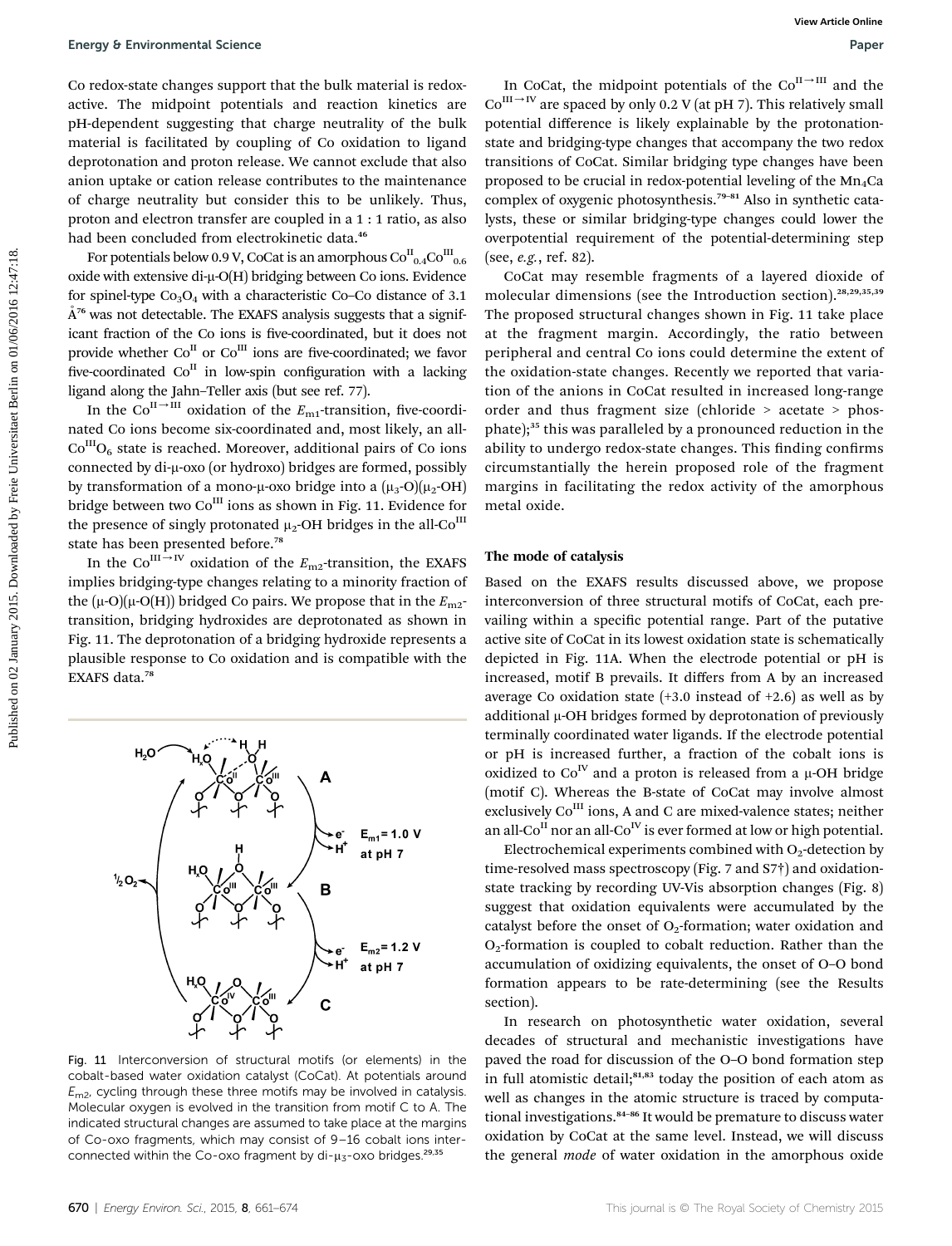material. It is proposed that the catalysis of water oxidation by CoCat involves four stages, as outlined below.

(1) Dynamic equilibrium between three structural elements (A, B, and C in Fig. 11). The equilibrium between A (presence of  $Co^{II}$ ), B (all- $Co^{III}$ ), and C (presence of  $Co^{IV}$ ) depends on electrode potential and pH. Variations of electrode potential or pH result in mutual interconversion of A, B, and C until a new equilibrium distribution is reached. Most likely also at a constant mean oxidation state (steady-state conditions, at constant potential and pH), interconversion of the motifs A, B, C takes place frequently (in the millisecond domain), without modification of the overall equilibrium distribution. Thus the dynamic interconversion of the three structural motifs may be viewed as the mobility of  $Co^{II}$ ,  $Co^{III}$ , and  $Co^{IV}$  ions within the CoCat material. (This specific feature of our proposal also may be viewed as being related to defect diffusion in classical solidstate materials.)

(2) Formation of an active site involving two or more  $Co<sup>IV</sup>$ ions. Assuming dynamic interconversion of structural motifs (as discussed above), we propose that an encounter of two or more  $Co<sup>N</sup>$  ions is required before the onset of O-O bond formation, *e.g.* by an encounter of two  $\mathrm{Co_2}^{\text{III,IV}}$  structures of the C-type in Fig. 11. Thereby the active site of the water oxidation chemistry is formed. Presently, further details of the active site geometry are unknown. The proposed active-site formation is assumed to proceed in the millisecond domain; it is different from the formation of a classical transition state.

(3) O–O bond formation and cobalt reduction at the transiently formed active site. After active-site formation, water is oxidized and  $O_2$  is released. The water oxidation chemistry involves reduction of 2–4 Co ions of the active site. Once the active site has formed, the probability (rate constant) of this local process is independent of the electrode potential (and also likely pH independent).

(4) Fast electrochemical cobalt reoxidation and return to equilibrium conditions. The re-oxidation of the active-site Co ions is energetically driven by the electrochemical potential, thereby closing the reaction cycle. The reoxidation is clearly faster than the rate-determining steps so that  $Co<sup>H</sup>$  ions are present for a brief time period only. The equilibrium distribution of A, B and C is not signicantly affected by the transient reduction of Co ions in the O–O bond formation step.

The herein proposed mode of catalysis for CoCat distinguishes itself from previous mechanistic proposals, inter alia by a specific combination of aspects of molecular catalysis and heterogeneous solid-state catalysis. Changes of the bridging mode and associated structural modifications clearly fall into the realm of molecular catalysis. They are enabled in CoCat by its amorphous structure consisting of metal-oxo clusters, additional ions and intercalated water molecules. A further molecular aspect is the accumulation of oxidation equivalents before the onset of the  $O_2$ -formation step, in close analogy to the biomolecular water oxidation in oxygenic photosynthesis. The interconversion of the proposed motifs A, B, C resembles activesite formation by 'defect diffusion' at surfaces of solid materials. Lastly, the electronic interaction between neighboring Co atoms results in broadened redox transitions (Fig. 6A), in line

with a solid-like character, but qualitatively also explainable by electronic interactions in molecular metal complexes of high nuclearity. The broadened redox transitions require a further discussion of the Tafel-slope analysis, as approached in the following section.

### Relationship between the catalytic mechanism and Tafel slope

The catalytic current of CoCat increases by a factor of about ten either per 60 mV increase in electrode potential (Tafel slope of about 60 mV) or per unit-increase of  $pH<sup>46</sup>$  Without monitoring cobalt oxidation states directly, it was concluded from these electrokinetic data that a redox equilibrium between  $Co<sup>III</sup>$  and  $Co<sup>N</sup>$  ions is established before the onset of a slow O–O bond formation step, the latter being promoted by a single  $Co<sup>IV</sup>$  ion. The catalytic rate was assumed to be proportional to the product of two factors, the  $Co<sup>N</sup>$  concentration and the rate constant of O–O bond formation, where electrode potential and pH affect exclusively the  $Co<sup>IV</sup>$  concentration. However, the rationale used in ref. 46 applies to electronically isolated Co species (e.g. mononuclear cobalt complexes in solution) and appears to be inappropriate to describe the redox equilibrium of the interacting cobalt sites in the CoCat material. In the present investigation, tracking of the Co oxidation state by X-ray spectroscopy suggests that the concentration of  $Co<sup>IV</sup>$  (denoted as  $[Co<sup>IV</sup>]$ ) increases by clearly less than one decade per 60 mV electrode potential or pH unit. This behavior is explainable by the interaction between  $Co<sup>IV</sup>$  sites, as outlined in the Results section. **Paper**<br> **Paper**<br> **Pack Cost into the control of the control of the control of the control of the control of the control of the control of the control of the control of the control of the control of the control of the con** 

We propose that the catalytic rate is determined by the product of three factors:

(i) The concentration of  $Co<sup>IV</sup>$  ions (potential and pH-dependent oxidation state of CoCat).

(ii) The probability per  $Co<sup>IV</sup>$  ion for an encounter of two or more  $Co<sup>IV</sup>$  ions in a conformation suitable for subsequent O–O bond formation (process of active-site formation).

(iii) The rate constant of the rate-determining step in O–O bond formation and  $O<sub>2</sub>$  release (chemical step after active site formation).

The first two factors together will determine both Tafel slope and pH dependence. For example, if the  $[Co<sup>IV</sup>]$  increased by about 120 mV per decade (as suggested by the present investigation for  $E_{\text{electrode}} < E_{\text{m2}}$  and active-site formation required the statistical encounter of two  $Co<sup>IV</sup>$  ions (rate of catalysis proportional to  $[Co<sup>IV</sup>]<sup>2</sup>$ ), then the Tafel slope could be close to the experimentally observed value of 60 mV. This scenario illustrates that the experimentally observed Tafel slope may be determined by two opposing influences: the potential-dependence of  $[Co<sup>IV</sup>]$  (Tafel slope greater than 60 mV per dec, depending on the interaction energy of  $Co<sup>N</sup>$  sites) and the probability for active-site formation involving two or more  $Co<sup>N</sup>$ ions (diminished Tafel slope). Notably, in related wateroxidizing oxides based on nickel $s<sup>7</sup>$  or manganese,<sup>24</sup> the experimentally observed Tafel slope differs clearly from the value of 60 mV per dec reported for CoCat. We think that the materialspecific Tafel slope does not suggest fundamentally different catalytic mechanisms but is explainable by material-specific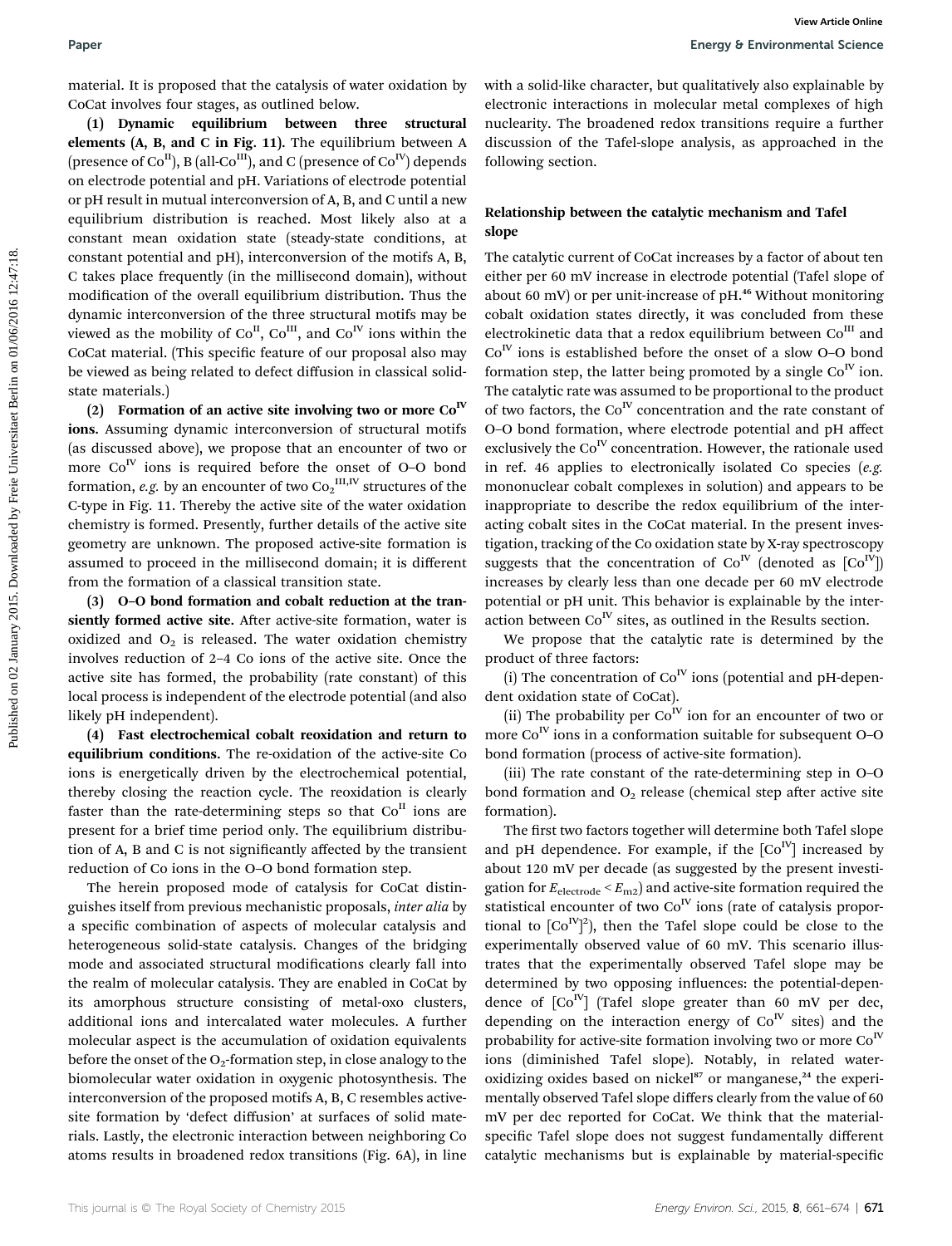site-interaction energies (in eqn (2)) and probabilities (or rates) of dynamic active-site formation. Further work is necessary to assess the general validity of the herein proposed unifying concept addressing Tafel slopes and the mode of catalysis in water oxidation by amorphous transition metal oxides.

### Conclusion

CoCat appears to be a complex and dynamic oxide material with molecular properties. It consists of (i) redox-active transition metal ions ( $Co^{II \leftrightarrow III \leftrightarrow IV}$ ) interconnected by  $\mu$ -O(H) bridges, (ii) redox-inactive cations  $(K, Na, Ca...)$  and (iii) anions (phosphate, borate, chloride...), and (iv) sizeable amounts of water molecules intercalated between  $Co_x(\mu-O)_y(\mu-OH)_z$  fragments.<sup>29</sup> The bulk of the CoCat material undergoes two specific redox transitions, which are coupled to protonation state changes and most likely modifications in the  $O(H)$ -bridging between cobalt ions. The question of whether the amount of redox-inert cations, anions or water molecules changes in the CoCat redox transitions is still open, but the results of the present and earlier<sup>32,46</sup> investigations suggest that proton release indeed represents the major charge-compensating event. Additional ion or water exchange could modulate the catalytic activity, e.g. by changing the dimensions of  $Co_x(\mu-O)_y(\mu-OH)_z$  fragments,<sup>35</sup> but presumably does not affect catalytic reactions and turnover frequencies directly. In any event, the redox-activity of the bulk material is associated with bond formation and breakage, most likely taking place continuously also under equilibrium conditions (at constant potential and pH). These dynamic redox properties exclude a description by band models as they are used frequently to discuss classical semiconducting solid-state materials. Albeit a Pourbaix-diagram analysis in terms of transitions between specific oxide phases has been a highly valuable first step,<sup>37</sup> also this conceptual approach appears as being not fully adequate. Foreign 0 Environmental Science<br>
is interaction energies (in eqn. (2)) and probabilities (or rates) coince are redocedure meaning. Can the bulk material of the<br>
interaction are reduced by Freie Universite Berlin on the Har

The redox transitions of CoCat may be viewed as accumulation of oxidizing equivalents by cobalt oxidation coupled to ligand deprotonation and changes in the type of oxo/hydroxo bridging. Analogous modes for accumulation of oxidizing equivalents have been observed in molecular systems, specifically the protein-bound manganese complex of oxygenic photosynthesis<sup>80,88,89</sup> and numerous synthetic metal complexes, e.g. binuclear manganese complexes (see Magnuson et  $al$ .<sup>82</sup> and references therein). Interestingly, the coordination number and bridging-type changes in the A  $\rightarrow$  B and C  $\rightarrow$  D transition of CoCat resemble closely the  $S_2 \rightarrow S_3$  and  $S_0 \rightarrow S_1$  transition of the  $Mn_4Ca(\mu-O_5)$  metal-oxo core of the biological catalysts. Thus with regard to its redox transitions and possibly also the wateroxidation chemistry itself, the CoCat material resembles these molecular systems. However, there are no indications that CoCat actually consists of well-defined and spatially separated molecular entities. Rather we envision dynamic fragments of Co oxide of molecular dimensions surrounded by a quasi-electrolyte consisting of redox-inert cations, anions, and water molecules (see, e.g., ref. 29 for a discussion and illustrative schemes).

CoCat shares structural motifs with amorphous wateroxidizing oxides based on Ni<sup>26,27</sup> and Mn.<sup>24,31</sup> Likely also these oxides are redox-active meaning that the bulk material undergoes oxidation state changes.<sup>24,27,32,90,91</sup> We propose to view CoCat as a paradigmatic representative of a class of redox catalysts best described as hydrated oxides with molecular properties. Their mode of operation is still insufficiently understood, especially the proton-coupled electron transfer in the oxidizing transitions and the O–O bond formation step itself. Taking into account the structural dynamics of the amorphous catalyst, insight into the mechanism of O–O bond formation may require extensive investigations on well-chosen molecular models, e.g., polyoxometalates<sup>10</sup> or molecular Co-oxo cubanes,<sup>92,93</sup> as well as new experimental approaches.<sup>94</sup> In any event, an advanced understanding of structure–function relationships in the amorphous oxide catalysts at a basic atomistic level is desirable, inter alia because it could promote their knowledge-guided optimization.

### Acknowledgements

We thank F. Schäfers and M. Mertin (beamline KMC-1 at the BESSY synchrotron, Helmholtz-Zentrum Berlin, Germany) as well as M. Nachtegaal and O. Safonova (beamline SuperXAS at the Swiss Light Source, Paul Scherrer Institut, Villingen, Switzerland) for excellent technical support. We thank K. Klingan (FU Berlin) for her contribution to the XAS data collection. Financial support by the Berlin cluster of excellence on Unifying Concepts in Catalysis (UniCat) and the European Union (ELISA travel grant, #226716) is gratefully acknowledged.

### References

- 1 N. S. Lewis and D. G. Nocera, Proc. Natl. Acad. Sci. U. S. A., 2006, 103, 15729–15735.
- 2 N. Armaroli and V. Balzani, Angew. Chem., 2007, 119, 52–67.
- 3 N. Armaroli and V. Balzani, Angew. Chem., Int. Ed., 2007, 46, 52–66.
- 4 A. Magnuson, M. Anderlund, O. Johansson, P. Lindblad, R. Lomoth, T. Polivka, S. Ott, K. Stensjo, S. Styring, V. Sundstrom and L. Hammarstrom, Acc. Chem. Res., 2009, 42, 1899–1909.
- 5 H. Dau, C. Limberg, T. Reier, M. Risch, S. Roggan and P. Strasser, ChemCatChem, 2010, 2, 724–761.
- 6 X. Sala, I. Romero, M. Rodriguez, L. Escriche and A. Llobet, Angew. Chem., Int. Ed., 2009, 48, 2842–2852.
- 7 X. Sala, I. Romero, M. Rodríguez, L. Escriche and A. Llobet, Angew. Chem., 2009, 121, 2882–2893.
- 8 J. J. Concepcion, J. W. Jurss, M. K. Brennaman, P. G. Hoertz, A. O. T. Patrocinio, N. Y. M. Iha, J. L. Templeton and T. J. Meyer, Acc. Chem. Res., 2009, 42, 1954–1965.
- 9 L. Duan, F. Bozoglian, S. Mandal, B. Stewart, T. Privalov, A. Llobet and L. Sun, Nat. Chem., 2012, 4, 418–423.
- 10 Q. Yin, J. M. Tan, C. Besson, Y. V. Geletii, D. G. Musaev, A. E. Kuznetsov, Z. Luo, K. I. Hardcastle and C. L. Hill, Science, 2010, 328, 342–345.
- 11 Y. V. Geletii, Q. Yin, Y. Hou, Z. Huang, H. Ma, J. Song, C. Besson, Z. Luo, R. Cao, K. P. O'Halloran, G. Zhu, C. Zhao, J. W. Vickers, Y. Ding, S. Mohebbi,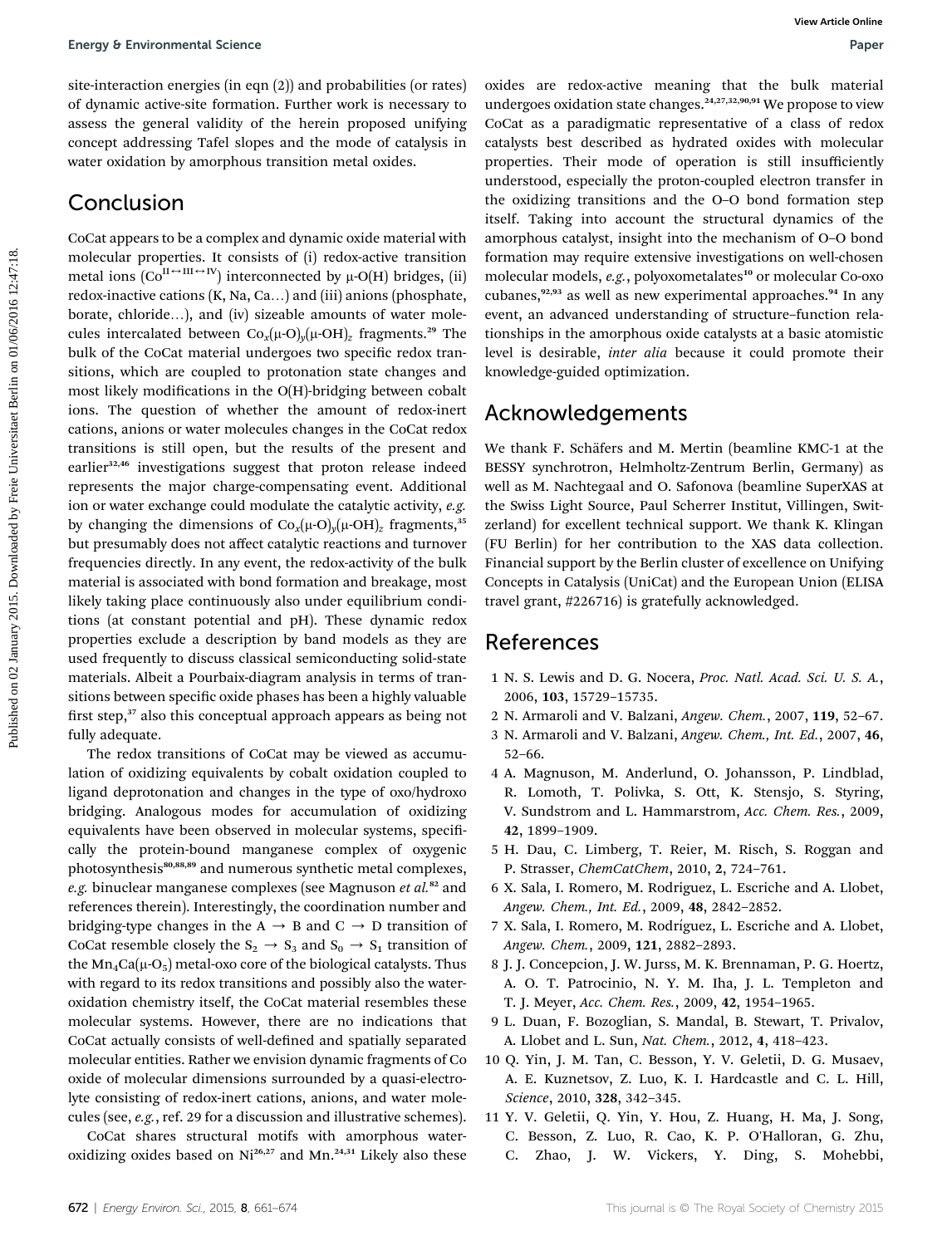A. E. Kuznetsov, D. G. Musaev, T. Lian and C. L. Hill, Isr. J. Chem., 2011, 51, 238–246.

- 12 Y. V. Geletii, B. Botar, P. Kögerler, D. A. Hillesheim, D. G. Musaev and C. L. Hill, Angew. Chem., Int. Ed., 2008, 47, 3896–3899.
- 13 Y. V. Geletii, B. Botar, P. K. ögerler, D. A. Hillesheim, D. G. Musaev and C. L. Hill, Angew. Chem., 2008, 120, 3960–3963.
- 14 A. Sartorel, M. Carraro, G. Scorrano, R. d. Zorzi, S. Geremia, N. D. McDaniel, S. Bernhard and M. Bonchio, J. Am. Chem. Soc., 2008, 130, 5006–5007.
- 15 R. Cao, W. Lai and P. Du, Energy Environ. Sci., 2012, 5, 8134– 8157.
- 16 J. J. Stracke and R. G. Finke, J. Am. Chem. Soc., 2011, 133, 14872–14875.
- 17 M. W. Kanan and D. G. Nocera, Science, 2008, 321, 1072– 1075.
- 18 S. Y. Reece, J. A. Hamel, K. Sung, T. D. Jarvi, A. J. Esswein, J. J. H. Pijpers and D. G. Nocera, Science, 2011, 334, 645–648.
- 19 E. M. P. Steinmiller and K. S. Choi, Proc. Natl. Acad. Sci. U. S. A., 2009, 106, 20633–20636.
- 20 D. K. Zhong, J. W. Sun, H. Inumaru and D. R. Gamelin, J. Am. Chem. Soc., 2009, 131, 6086–6087.
- 21 E. A. Karlsson, B.-L. Lee, T. Akermark, E. V. Johnston, M. D. Kärkäs, J. Sun, Ö. Hansson, J.-E. Bäckvall and B. Åkermark, Angew. Chem., 2011, 123, 11919-11922.
- 22 F. F. Abdi, L. Han, A. H. M. Smets, M. Zeman, B. Dam and R. van de Krol, Nat. Commun., 2013, 4, 2195.
- 23 M. Dincă, Y. Surendranath and D. G. Nocera, Proc. Natl. Acad. Sci. U. S. A., 2010, 107, 10337–10341.
- 24 I. Zaharieva, P. Chernev, M. Risch, K. Klingan, M. Kohlhoff, A. Fischer and H. Dau, Energy Environ. Sci., 2012, 5, 7081– 7089.
- 25 M. Risch, V. Khare, I. Zaharieva, L. Gerencser, P. Chernev and H. Dau, J. Am. Chem. Soc., 2009, 131, 6936–6937.
- 26 M. Risch, K. Klingan, J. Heidkamp, D. Ehrenberg, P. Chernev, I. Zaharieva and H. Dau, Chem. Commun., 2011, 47, 11912–11914.
- 27 D. K. Bediako, B. Lassalle-Kaiser, Y. Surendranath, J. Yano, V. K. Yachandra and D. G. Nocera, J. Am. Chem. Soc., 2012, 134, 6801–6809.
- 28 M. W. Kanan, J. Yano, Y. Surendranath, M. Dinca, V. K. Yachandra and D. G. Nocera, J. Am. Chem. Soc., 2010, 132, 13692–13701.
- 29 M. Risch, K. Klingan, I. Zaharieva and H. Dau, in Molecular Water Oxidation Catalysts, ed. A. Llobet, Wiley-VCH, 2014, pp. 163–185.
- 30 M. M. Najafpour, T. Ehrenberg, M. Wiechen and P. Kurz, Angew. Chem., Int. Ed., 2010, 49, 2233–2237.
- 31 I. Zaharieva, M. M. Najafpour, M. Wiechen, M. Haumann, P. Kurz and H. Dau, Energy Environ. Sci., 2011, 4, 2400–2408.
- 32 K. Klingan, F. Ringleb, I. Zaharieva, J. Heidkamp, P. Chernev, D. Gonzalez-Flores, M. Risch, A. Fischer and H. Dau, ChemSusChem, 2014, 7, 1301–1310.
- 33 D. A. Lutterman, Y. Surendranath and D. G. Nocera, J. Am. Chem. Soc., 2009, 131, 3838–3839.
- 34 Y. Surendranath, M. Dinca and D. G. Nocera, J. Am. Chem. Soc., 2009, 131, 2615–2620.
- 35 M. Risch, K. Klingan, F. Ringleb, P. Chernev, I. Zaharieva, A. Fischer and H. Dau, ChemSusChem, 2012, 5, 542–549.
- 36 J. B. Gerken, E. C. Landis, R. J. Hamers and S. S. Stahl, ChemSusChem, 2010, 3, 1176–1179.
- 37 J. B. Gerken, J. G. McAlpin, J. Y. C. Chen, M. L. Rigsby, W. H. Casey, R. D. Britt and S. S. Stahl, J. Am. Chem. Soc., 2011, 133, 14431–14442.
- 38 M. Risch, K. Klingan, A. Fischer and H. Dau, in Photosynthesis Research for Food, Fuel and the Future, Springer, 2013, pp. 257–261.
- 39 P. W. Du, O. Kokhan, K. W. Chapman, P. J. Chupas and D. M. Tiede, J. Am. Chem. Soc., 2012, 134, 11096–11099.
- 40 M. Risch, F. Ringleb, V. Khare, P. Chernev, I. Zaharieva and H. Dau, J. Phys.: Conf. Ser., 2009, 190, 012167.
- 41 J. E. Post, Proc. Natl. Acad. Sci. U. S. A., 1999, 96, 3447–3454.
- 42 D. C. Golden, C. C. Chen and J. B. Dixon, Clays Clay Miner., 1987, 35, 271–280.
- 43 W. H. Casey, J. G. McAlpin, Y. Surendranath, M. Dinca, T. A. Stich, S. A. Stoian, D. G. Nocera and R. D. Britt, J. Am. Chem. Soc., 2010, 132, 6882–6883.
- 44 D. Friebel, M. Bajdich, B. S. Yeo, M. W. Louie, D. J. Miller, H. Sanchez Casalongue, F. Mbuga, T.-C. Weng, D. Nordlund, D. Sokaras, R. Alonso-Mori, A. T. Bell and A. Nilsson, Phys. Chem. Chem. Phys., 2013, 15, 17460–17467. **Paper**<br> **A. E. Kuanciov**, B. O. Massec, F. Lim, I. Br. J. Hill, Br. J. 31 Y. Stevenbannels, M. Direct and D. G. Noters, J. And R. C. Hill, Angelic Co. R. Hillsheim, 2016. A. Hill, Angele Co. A. Hill, Angele Co. A. Hill,
	- 45 M. W. Kanan, Y. Surendranath and D. G. Nocera, Chem. Soc. Rev., 2009, 38, 109–114.
	- 46 Y. Surendranath, M. W. Kanan and D. G. Nocera, J. Am. Chem. Soc., 2010, 132, 16501–16509.
	- 47 L.-P. Wang and T. Van Voorhis, J. Phys. Chem. Lett., 2011, 2, 2200–2204.
	- 48 G. Mattioli, P. Giannozzi, A. Amore Bonapasta and L. Guidoni, J. Am. Chem. Soc., 2013, 135, 15353–15363.
	- 49 F. Schaefers, M. Mertin and M. Gorgoi, Rev. Sci. Instrum., 2007, 78, 123102.
	- 50 P. Bogdanoff and N. Alonso-Vante, J. Electroanal. Chem., 1994, 379, 415–421.
	- 51 H. Dau, P. Liebisch and M. Haumann, Anal. Bioanal. Chem., 2003, 376, 562–583.
	- 52 B. Teo, EXAFS: Basic principles and data analysis, Springer Verlag, Berlin, Germany, 1986.
	- 53 J. E. Penner-Hahn, Coord. Chem. Rev., 1999, 190–192, 1101– 1123.
	- 54 E. K. Byrne and K. H. Theopold, J. Am. Chem. Soc., 1989, 111, 3887–3896.
	- 55 C. N. Polo da Fonseca, M.-A. De Paoli and A. Gorenstein, Sol. Energy Mater. Sol. Cells, 1994, 33, 73–81.
	- 56 G. Ertl, H. Knözinger, F. Schüth and J. Weitkamp, Handbook of heterogeneous catalysis, Wiley-VCH, Weinheim, 2008.
	- 57 A. B. P. Lever, Inorganic electronic spectroscopy, Elsevier, New York, 1986.
	- 58 H. Frei, Chimia, 2009, 63, 721–730.
	- 59 M. Barroso, A. J. Cowan, S. R. Pendlebury, M. Grätzel, D. R. Klug and J. R. Durrant, J. Am. Chem. Soc., 2011, 133, 14868–14871.